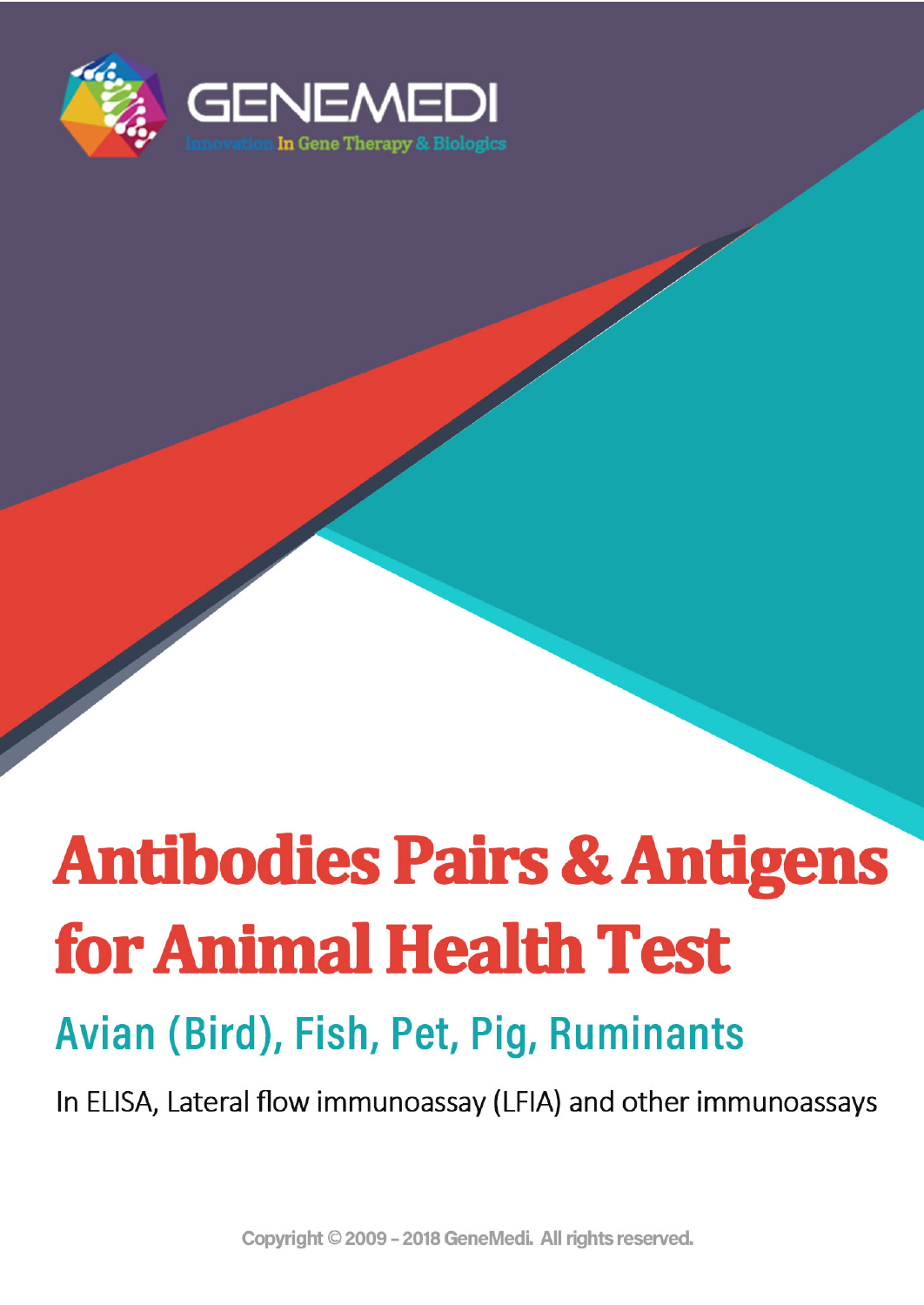

### **Apply for sample FOC(Free of charge)**

*For Antigens and antibodies for in-vitro diagnostics, Food & Feed & Environmental Safety, animal health test and new drug discovery*

#### **Note**:

1.*The shipping fee is US\$169.00. We bear \$ 69.00. You need to pay US\$100.00.* 2.*You can apply for up to two samples.*

#### **1. How to apply:**

Please download the document and fill in the form. Send it to hqq@genemedi.net for application for samples.

[Application document download](https://www.genemedi.net/pdf/sample_FOC_application_document.pdf)

**2. The full list of sample FOC**

#### **COVID-19 PRODUCT LIST:**

COVID-19 [Diagnostics](https://www.genemedi.net/pdf/COVID_Diagnostics_Vaccine_list.pdf) Vaccine list

### **IVD PRODUCT LIST:**

- Inflammation & [Cardiovascular](https://www.genemedi.net/pdf/IVD_antigens_antibodies_list-GeneMedi.pdf) Disease Antigens & antibodies list
- [Infectious disease \(Influenza A/B, toxoplasma,etc\) Antigens & antibodies list](https://www.genemedi.net/pdf/Infectious_Disease_Diagnostic_antigens_antibodies_list-GeneMedi.pdf)

### **ANIMAL HEALTH PRODUCT LIST:**

Animal health (avian, pig, fish, pet, [Ruminant,etc\)](https://www.genemedi.net/pdf/Animal_Health_Diagnostic_antigens_antibodies_list-GeneMedi.pdf) Antigens & antibodies list

### **SMALL MOLECULES PRODUCT LIST:**

Small molecules [\(Erythromycin,](https://www.genemedi.net/pdf/Small_molecules_Diagnostic_antigens_antibodies_list-GeneMedi.pdf) Calcitonin, Aflatoxin M1,etc) Antigens & antibodies list

*GeneMedi is a BioTech with strong expertise in Gene&Biogitics discovery. We are cmmitted to providing high-quality antigens and antibodies as core ingredients for in-vitro diagnostics, Food & Feed & Environmental Safety, animal health test and new drug discovery.*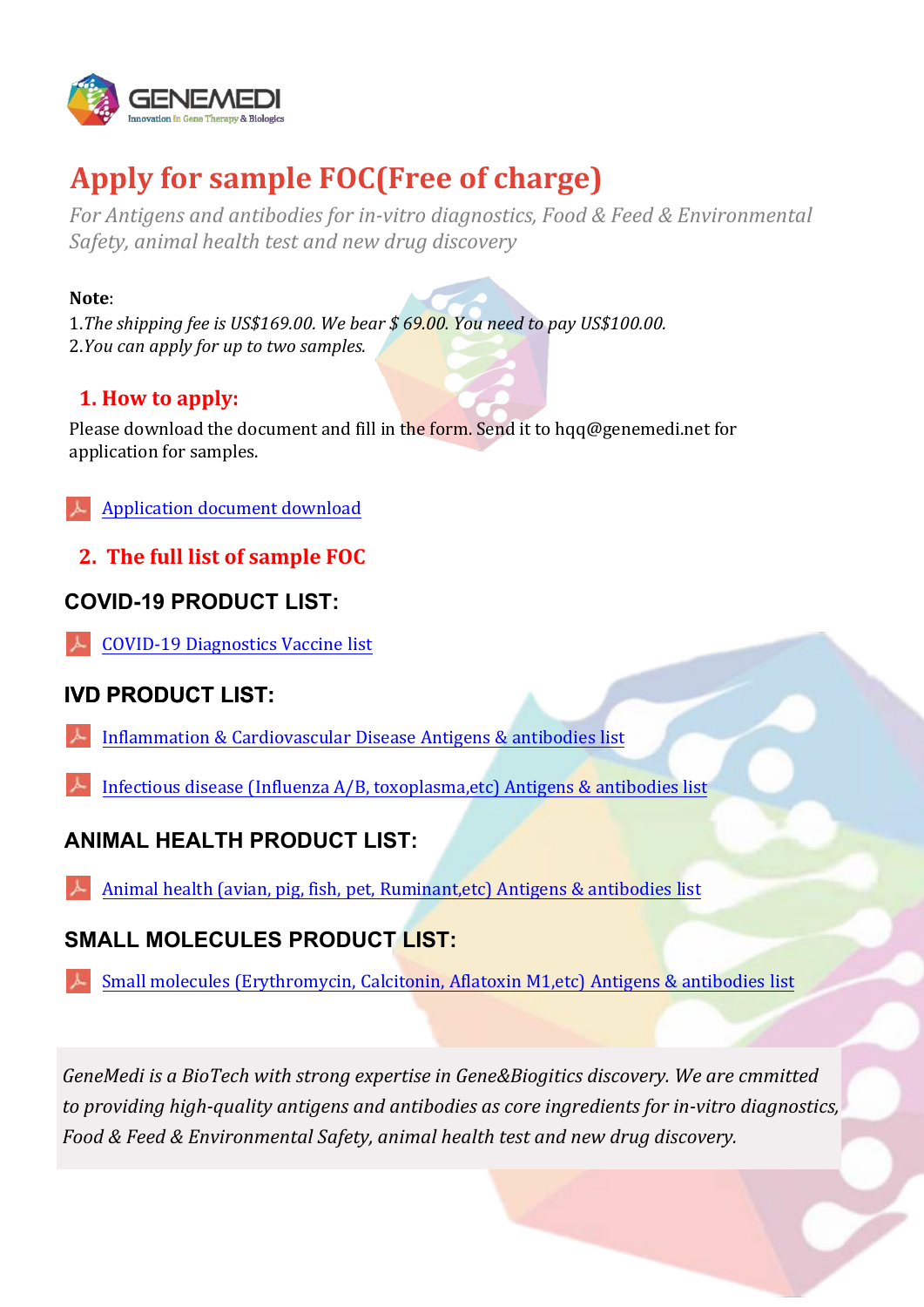



**Validated animal health diagnostic antibodies pairs and antigens for animal infectious diseases diagnostic testing in ELISA, Lateral flow immunoassay (LFIA) and other immunoassays**

GeneMedi offers paired antibodies and antigens for Animal Health Diagnostic testing including most of the infectious disease in different animals: Avian (birds), fish, pets (cat, dog, rabbit), pig, ruminants (cow, goat, sheep, ox, cattle, bull) and so on.

**Click to reach out quickly:**

| <b>Avian (Bird)</b> | $1\sim2$   |
|---------------------|------------|
| <b>Fish</b>         | 3          |
| <b>Pet</b>          | $4\n$      |
| <b>Pig</b>          | $7 \sim 8$ |
| <b>Ruminants</b>    | $9 - 11$   |

All our animal health diagnostic antibodies and antigens for antimals infectious diseases test are suitable for in functional sandiwich ELISA, and other immunoassays in dignostics. The antibodies can act as a capture antibody and detection antibody. The antigens can be used for antibodies rapid test of infectious disease.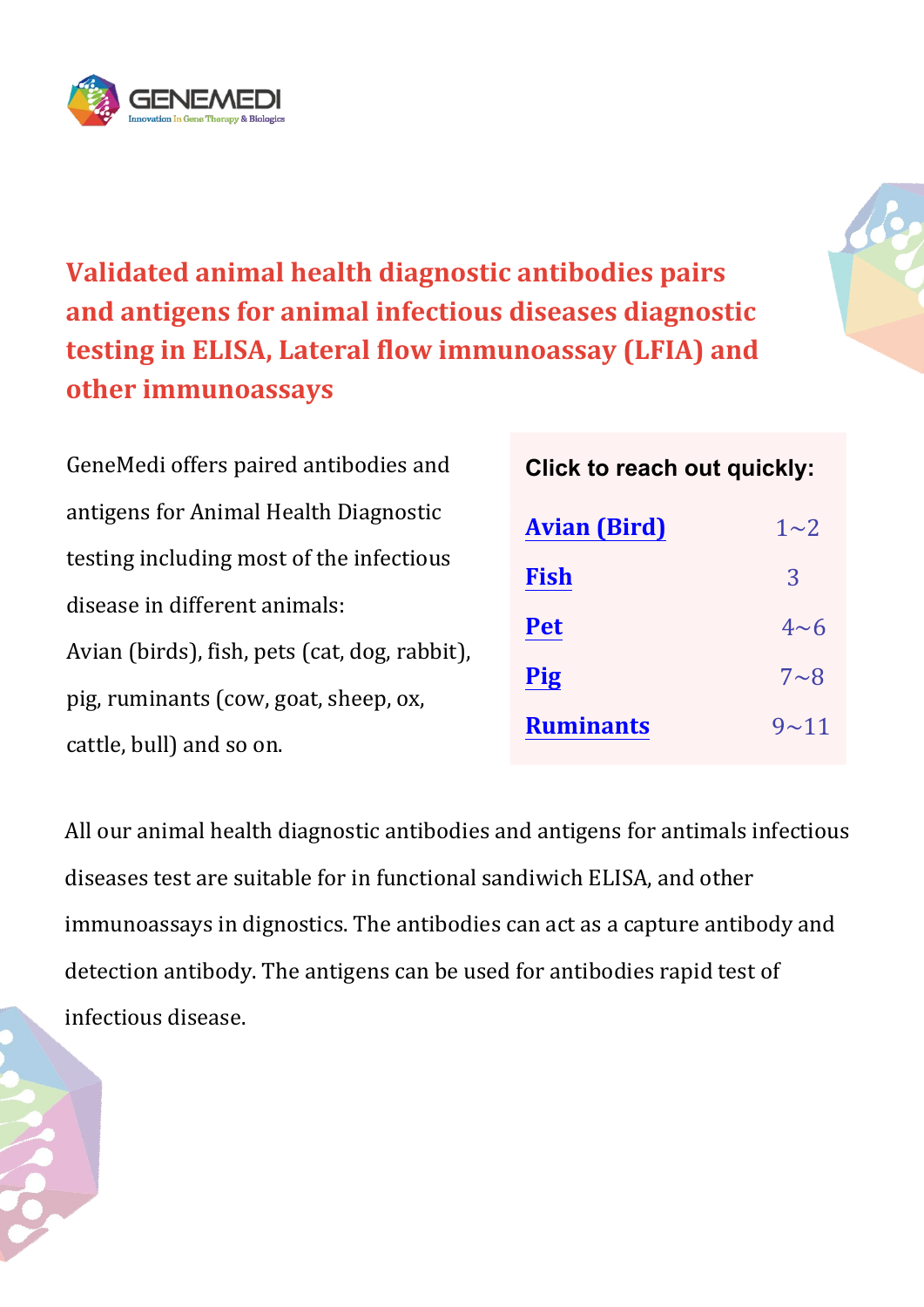### 1 **Avian (Bird)**

| Cat No.                 | <b>Antigens</b>                                         | <b>Antibody</b>                                                                                | <b>Source</b><br>(Expressio<br>n Host) | Isotype<br>s        | <b>Bioactivity validation</b>                                                                                                                                                                                                                                            |
|-------------------------|---------------------------------------------------------|------------------------------------------------------------------------------------------------|----------------------------------------|---------------------|--------------------------------------------------------------------------------------------------------------------------------------------------------------------------------------------------------------------------------------------------------------------------|
| GMP-AD-<br>Avian-1Ab    | avian Mycoplasma<br>gallisepticum                       | Mouse anti-avian<br>Mycoplasma<br>gallisepticum<br>monoclonal antibody                         | hybridoma                              | Mouse<br>IgG        | Antibody Binding, Immunogen in Sandwich Elisa,<br>lateral-flow tests, and other immunoassays<br>inavian Mycoplasma gallisepticumlevel test and<br>Avian (Bird)'-Animal Health diagnositcs(animal<br>infectious diseases diagnostic testing).                             |
| GMP-AD-<br>Avian-2Ab    | avian influenza viruses                                 | Mouse anti-avian<br>influenza viruses<br>monoclonal antibody                                   | hybridoma                              | Mouse<br>IgG        | Antibody Binding, Immunogen in Sandwich Elisa,<br>lateral-flow tests, and other immunoassays<br>inavian influenza viruseslevel test and Avian<br>(Bird)'-Animal Health diagnositcs(animal<br>infectious diseases diagnostic testing).                                    |
| $GMP-AD-$<br>Avian-3Ab  | Newcastle disease<br>virus                              | Mouse anti-Newcastle<br>disease virus<br>monoclonal antibody                                   | hybridoma                              | Mouse<br>lgG        | Antibody Binding, Immunogen in Sandwich Elisa,<br>lateral-flow tests, and other immunoassays<br>inNewcastle disease virus level test and Avian<br>(Bird)'-Animal Health diagnositcs(animal<br>infectious diseases diagnostic testing).                                   |
| $GMP-AD-$<br>Avian-4Ab  | influenza A<br>(H5N1/H7N9)                              | Mouse anti-influenza<br>A H5/H7 monoclonal<br>antibody                                         | hybridoma                              | Mouse<br>lgG        | Antibody Binding, Immunogen in Sandwich Elisa,<br>lateral-flow tests, and other immunoassays<br>ininfluenza A (H5N1/H7N9)level test and Avian<br>(Bird)'-Animal Health diagnositcs(animal<br>infectious diseases diagnostic testing).                                    |
| $GMP-AD-$<br>Avian-5Ab  | Avian infectious<br>bronchitis virus                    | Mouse anti-Avian<br>infectious bronchitis<br>virus monoclonal<br>antibody                      | hybridoma                              | Mouse<br><b>IgG</b> | Antibody Binding, Immunogen in Sandwich Elisa,<br>lateral-flow tests, and other immunoassays<br>inAvian infectious bronchitis viruslevel test and<br>Avian (Bird)'-Animal Health diagnositcs(animal<br>infectious diseases diagnostic testing).                          |
| $GMP-AD-$<br>Avian-6Ab  | adenovirus                                              | <b>Mouse Anti-</b><br>adenovirus<br>monoclonal antibodies                                      | hybridoma                              | Mouse<br>lgG        | Antibody Binding, Immunogen in Sandwich Elisa,<br>lateral-flow tests, and other immunoassays in<br>adenoviruslevel test and Avian (Bird)'-Animal<br>Health diagnositcs (animal infectious diseases<br>diagnostic testing).                                               |
| $GMP$ -AD-<br>Avian-7Ab | Infectious bursal<br>disease (Gumboro<br>disease) virus | Mouse anti-Infectious<br>bursal disease<br>(Gumboro disease)<br>virus monoclonal<br>antibodies | hybridoma                              | lgG                 | Antibody Binding, Immunogen in Sandwich Elisa,<br>lateral-flow tests, and other immunoassays<br>Mouse inInfectious bursal disease (Gumboro disease)<br>viruslevel test and Avian (Bird)'-Animal Health<br>diagnositcs(animal infectious diseases diagnostic<br>testing). |
|                         |                                                         |                                                                                                |                                        |                     |                                                                                                                                                                                                                                                                          |

<span id="page-3-0"></span>

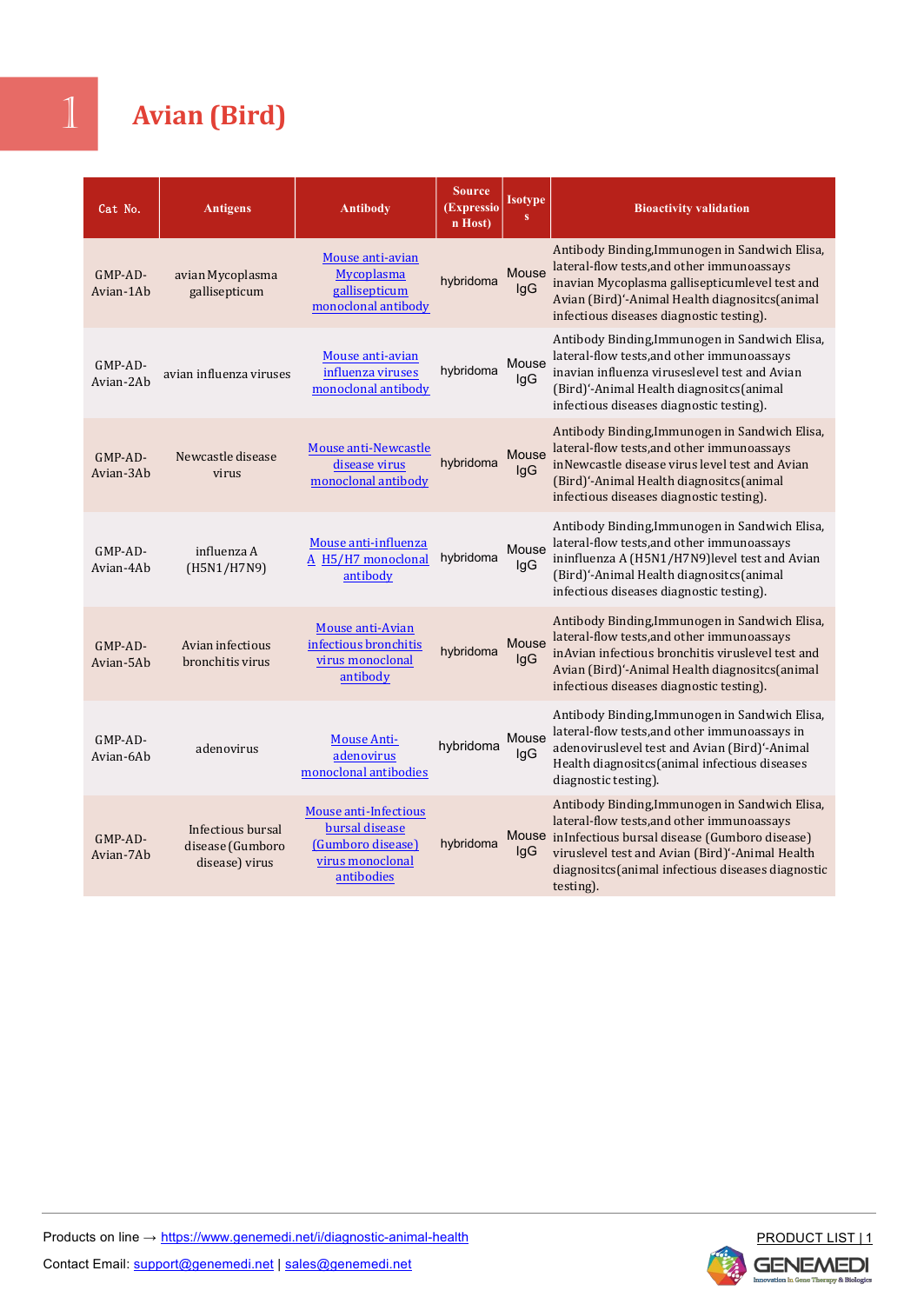| Cat No.               | <b>Antigens</b>                                      | Antibody                                                                                         | <b>Source</b><br>(Expressio<br>n Host) | <b>Isotype</b> | <b>Bioactivity validation</b>                                                                                                                                                                                                                                       |
|-----------------------|------------------------------------------------------|--------------------------------------------------------------------------------------------------|----------------------------------------|----------------|---------------------------------------------------------------------------------------------------------------------------------------------------------------------------------------------------------------------------------------------------------------------|
| GMP-AD-<br>Avian-8Ab  | influenza A<br>(H5N1/H7N9)                           | Mouse anti-influenza<br>A H5/H7 monoclonal<br>antibody                                           | hybridoma                              | Mouse<br>lgG   | Antibody Binding, Immunogen in Sandwich Elisa,<br>lateral-flow tests, and other immunoassays<br>ininfluenza A (H5N1/H7N9)level test and Avian<br>(Bird)'-Animal Health diagnositcs(animal<br>infectious diseases diagnostic testing).                               |
| GMP-AD-<br>Avian-9Ab  | Avian Feline Leukemia<br><b>Virus</b>                | Mouse anti-Avian<br>Feline Leukemia<br>Virus monoclonal<br><b>Antibody</b>                       | hybridoma                              | Mouse<br>lgG   | Antibody Binding, Immunogen in Sandwich Elisa,<br>lateral-flow tests, and other immunoassays<br>inAvian Feline Leukemia Viruslevel test and<br>Avian (Bird)'-Animal Health diagnositcs(animal<br>infectious diseases diagnostic testing).                           |
| GMP-AD-<br>Avian-10Ab | Avian Marek Disease<br>Virus (MDV)                   | <b>Mouse anti-Avian</b><br><b>Marek Disease Virus</b><br>(MDV) monoclonal<br><b>Antibody</b>     | hybridoma                              | Mouse<br>lgG   | Antibody Binding, Immunogen in Sandwich Elisa,<br>lateral-flow tests, and other immunoassays<br>inAvian Marek Disease Virus (MDV)level test and<br>Avian (Bird)'-Animal Health diagnositcs(animal<br>infectious diseases diagnostic testing).                       |
| GMP-AD-<br>Avian-11Ab | <b>Avian Nephrits Virus</b><br>(ANV, Avastrovirus 2) | <b>Mouse anti-Avian</b><br>Nephrits Virus (ANV,<br><b>Avastrovirus 2)</b><br>monoclonal antibody | hybridoma                              | lgG            | Antibody Binding, Immunogen in Sandwich Elisa,<br>lateral-flow tests, and other immunoassays<br>Mouse in Avian Nephrits Virus (ANV, Avastrovirus<br>2) level test and Avian (Bird)'-Animal Health<br>diagnositcs(animal infectious diseases diagnostic<br>testing). |
| GMP-AD-<br>Avian-12Ab | avian influenza virus                                | Mouse anti-avian<br>influenza virus<br>monoclonal antibody                                       | hybridoma                              | Mouse<br>lgG   | Antibody Binding, Immunogen in Sandwich Elisa,<br>lateral-flow tests, and other immunoassays<br>inavian influenza viruslevel test and Avian<br>(Bird)'-Animal Health diagnositcs(animal<br>infectious diseases diagnostic testing).                                 |
| GMP-AD-<br>Avian-13Ab | Treponema                                            | Mouse anti-<br>Treponema<br>monoclonal antibody                                                  | hybridoma                              | Mouse<br>lgG   | Antibody Binding, Immunogen in Sandwich Elisa,<br>lateral-flow tests, and other immunoassays<br>inTreponemalevel test and Avian (Bird)'-Animal<br>Health diagnositcs (animal infectious diseases<br>diagnostic testing).                                            |
| GMP-AD-<br>Avian-14Ab | gosling plague virus                                 | <b>Mouse anti-gosling</b><br>plague virus<br>monoclonal antibody                                 | hybridoma                              | Mouse<br>lgG   | Antibody Binding, Immunogen in Sandwich Elisa,<br>lateral-flow tests, and other immunoassays<br>ingosling plague viruslevel test and Avian<br>(Bird)'-Animal Health diagnositcs(animal<br>infectious diseases diagnostic testing).                                  |

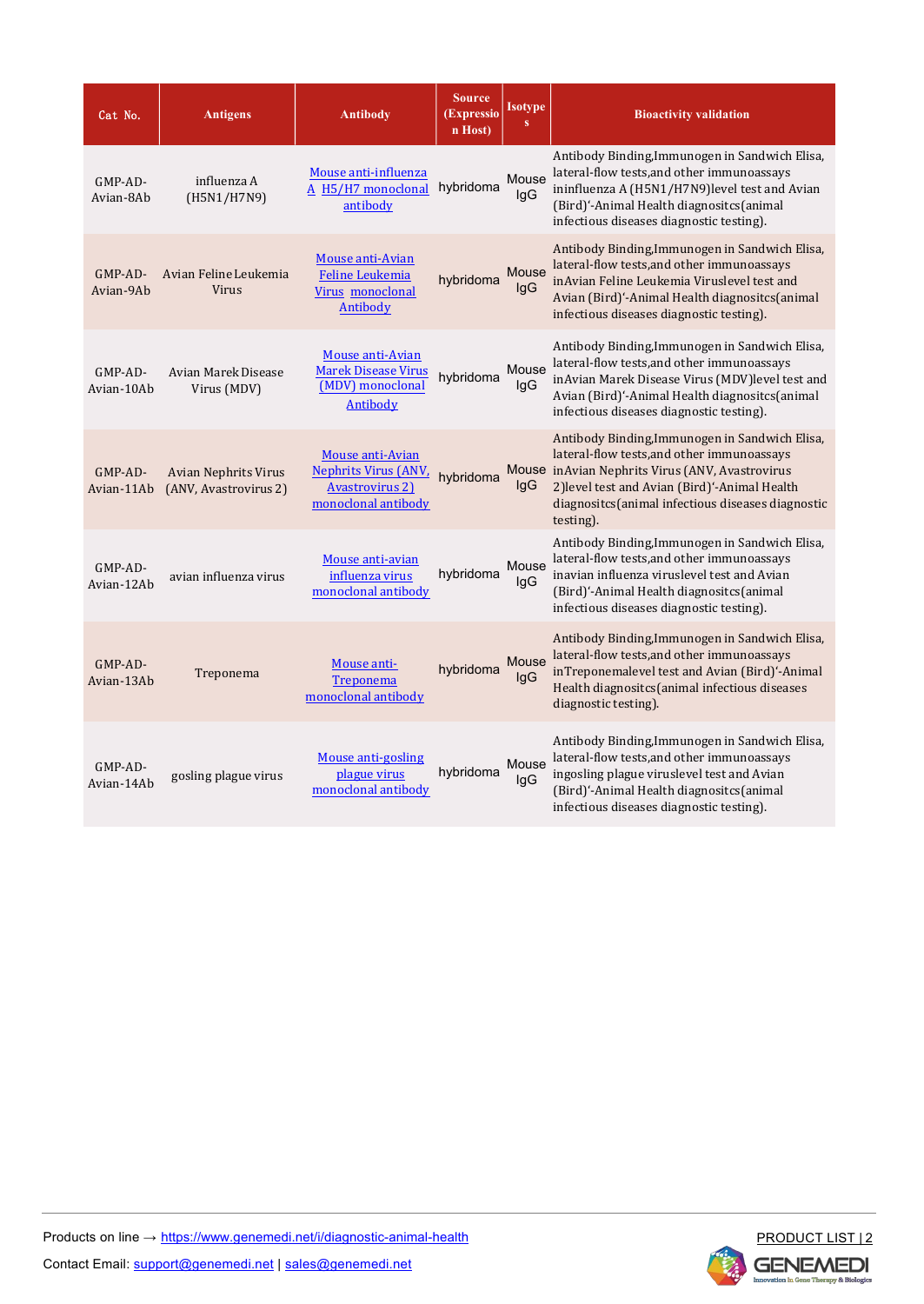<span id="page-5-0"></span>

### 2 **Fish**

| Cat No.             | <b>Antigens</b>                                       | <b>Antibody</b>                                                                                           | <b>Source</b><br>(Expressio<br>n Host) | <b>Isotype</b><br>S | <b>Bioactivity validation</b>                                                                                                                                                                                                                                  |
|---------------------|-------------------------------------------------------|-----------------------------------------------------------------------------------------------------------|----------------------------------------|---------------------|----------------------------------------------------------------------------------------------------------------------------------------------------------------------------------------------------------------------------------------------------------------|
| GMP-AD-<br>Fish-1Ab | <b>Infectious Pancreatic</b><br>Necrosis (IPN)        | <b>Mouse anti-Infectious</b><br><b>Pancreatic Necrosis</b><br>(IPN) monoclonal<br><b>Antibody</b>         | hybridoma                              | Mouse<br>lgG        | Antibody Binding, Immunogen in Sandwich Elisa,<br>lateral-flow tests, and other immunoassays<br>inInfectious Pancreatic Necrosis (IPN)level test<br>and Fish'-Animal Health diagnositcs(animal<br>infectious diseases diagnostic testing).                     |
| GMP-AD-<br>Fish-2Ab | Cyprinus carpio<br>Spring Viremia                     | Mouse anti-Cyprinus<br>carpio Spring Viremia<br>monoclonal Antibody                                       | hybridoma                              | Mouse<br>lgG        | Antibody Binding, Immunogen in Sandwich Elisa,<br>lateral-flow tests, and other immunoassays<br>inCyprinus carpio Spring Viremialevel test and<br>Fish'-Animal Health diagnositcs(animal<br>infectious diseases diagnostic testing).                           |
| GMP-AD-<br>Fish-3Ab | Koi Herpes Virus                                      | Mouse anti-Koi<br><b>Herpes Virus</b><br>monoclonal Antibody                                              | hybridoma                              | Mouse<br>lgG        | Antibody Binding, Immunogen in Sandwich Elisa,<br>lateral-flow tests, and other immunoassays in Koi<br>Herpes Viruslevel test and Fish'-Animal Health<br>diagnositcs(animal infectious diseases diagnostic<br>testing).                                        |
| GMP-AD-<br>Fish-4Ab | Infectious Salmon<br>Anaemia(ISA)                     | <b>Mouse Anti-Infectious</b><br><b>Salmon Anaemia(ISA)</b><br><b>Monoclonal antibodies</b><br>anti-anemia | hybridoma                              | Mouse<br>lgG        | Antibody Binding, Immunogen in Sandwich Elisa,<br>lateral-flow tests, and other immunoassays<br>inInfectious Salmon Anaemia(ISA)level test and<br>Fish'-Animal Health diagnositcs(animal<br>infectious diseases diagnostic testing).                           |
| GMP-AD-<br>Fish-5Ab | Antiviral hemorrhagic<br>septicemia                   | <b>Mouse Anti-Antiviral</b><br>hemorrhagic<br>septicemia<br>monoclonal antibody                           | hybridoma                              | Mouse<br>lgG        | Antibody Binding, Immunogen in Sandwich Elisa,<br>lateral-flow tests, and other immunoassays<br>inAntiviral hemorrhagic septicemialevel test and<br>Fish'-Animal Health diagnositcs(animal<br>infectious diseases diagnostic testing).                         |
| GMP-AD-<br>Fish-6Ab | Infectious<br>Haematopoietic<br>Necrosis Virus (IHNV) | Mouse anti-Infectious<br>Haematopoietic<br><b>Necrosis Virus (IHNV)</b><br>monoclonal Antibody            | hybridoma                              | lgG                 | Antibody Binding, Immunogen in Sandwich Elisa,<br>lateral-flow tests, and other immunoassays<br>Mouse inInfectious Haematopoietic Necrosis Virus<br>(IHNV)level test and Fish'-Animal Health<br>diagnositcs(animal infectious diseases diagnostic<br>testing). |
| GMP-AD-<br>Fish-7Ab | rat insulin                                           | Mouse anti-rat<br>insulin monoclonal<br>antibody                                                          | hybridoma                              | Mouse<br>lgG        | Antibody Binding, Immunogen in Sandwich Elisa,<br>lateral-flow tests, and other immunoassays inrat<br>insulinlevel test and Fish'-Animal Health<br>diagnositcs (animal infectious diseases diagnostic<br>testing).                                             |
| GMP-AD-<br>Fish-8Ab | Rift Valley fever<br>(RVF)                            | <b>Mouse anti-Rift Valley</b><br>fever (RVF)<br>monoclonal antibody                                       | hybridoma                              | Mouse<br>lgG        | Antibody Binding, Immunogen in Sandwich Elisa,<br>lateral-flow tests, and other immunoassays in Rift<br>Valley fever (RVF)level test and Fish'-Animal<br>Health diagnositcs(animal infectious diseases<br>diagnostic testing).                                 |



Contact Email: support@genemedi.net | sales@genemedi.net

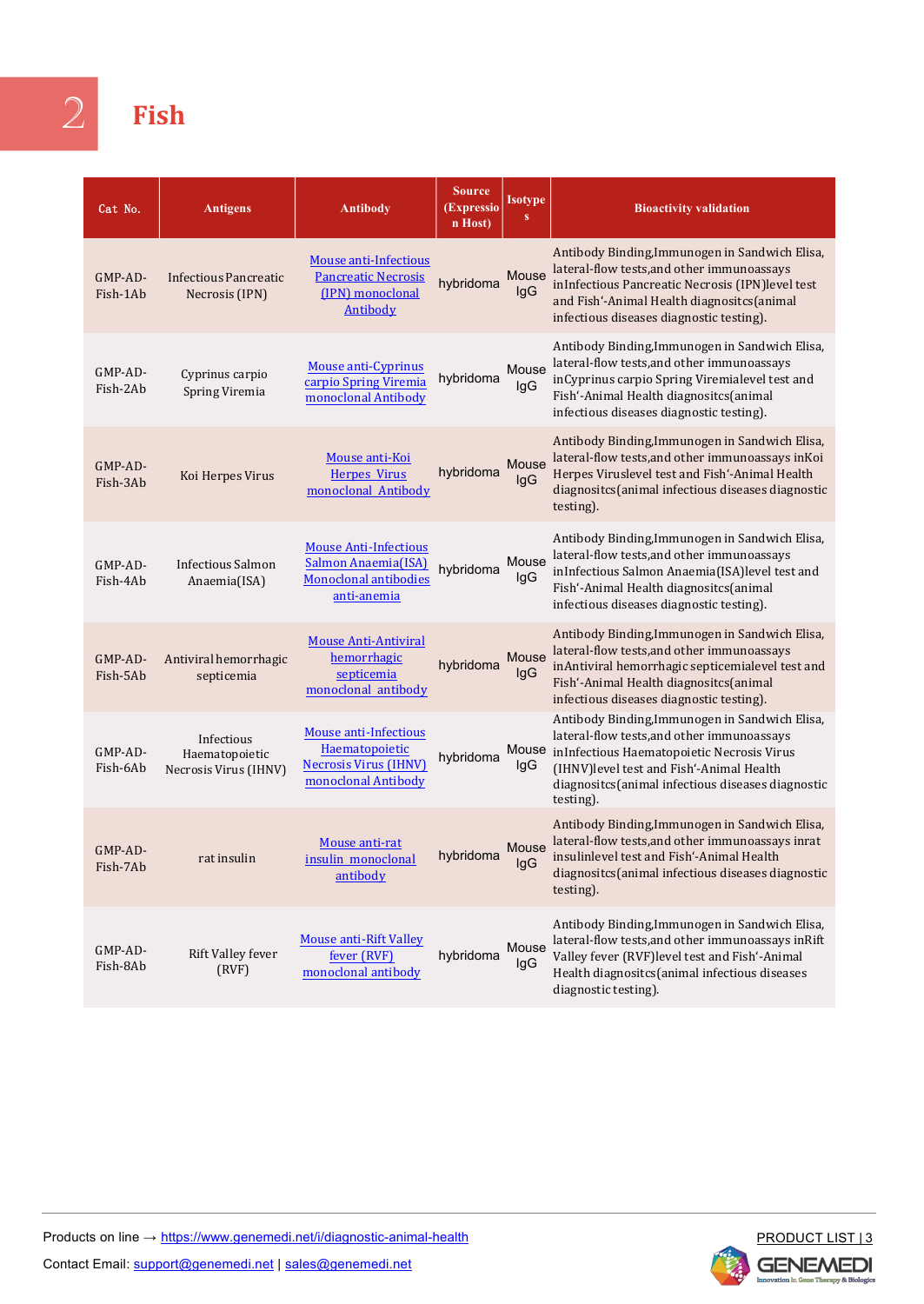### <span id="page-6-0"></span>3 **Pet**

| Cat No.             | <b>Antigens</b>                                    | <b>Antibody</b>                                                                                | Source<br>(Expressio)<br>n Host) | <b>Isotypes</b> | <b>Bioactivity validation</b>                                                                                                                                                                                                                        |
|---------------------|----------------------------------------------------|------------------------------------------------------------------------------------------------|----------------------------------|-----------------|------------------------------------------------------------------------------------------------------------------------------------------------------------------------------------------------------------------------------------------------------|
| GMP-AD-<br>Pet-1Ab  | Canine distemper<br>virus (CDV)                    | <b>Mouse anti-Canine</b><br>distemper virus (CDV)<br>monoclonal antibodies                     | hybridoma                        | Mouse<br>IgG    | Antibody Binding, Immunogen in Sandwich Elisa,<br>lateral-flow tests, and other immunoassays<br>inCanine distemper virus (CDV)level test and<br>Pet'-Animal Health diagnositcs (animal infectious<br>diseases diagnostic testing).                   |
| GMP-AD-<br>Pet-2Ab  | Canine parvovirus<br>(CPV)                         | Mouse anti-Canine<br>parvovirus (CPV)<br>monoclonal antibodies                                 | hybridoma                        | Mouse<br>IgG    | Antibody Binding, Immunogen in Sandwich Elisa,<br>lateral-flow tests, and other immunoassays<br>inCanine parvovirus (CPV) level test and Pet'-<br>Animal Health diagnositcs (animal infectious<br>diseases diagnostic testing).                      |
| GMP-AD-<br>Pet-3Ab  | candidate vaccine<br>virus (CVV)                   | Mouse anti-candidate<br>vaccine virus (CVV)<br>monoclonal antibodies                           | hybridoma                        | Mouse<br>IgG    | Antibody Binding, Immunogen in Sandwich Elisa,<br>lateral-flow tests, and other immunoassays<br>incandidate vaccine virus (CVV)level test and<br>Pet'-Animal Health diagnositcs (animal infectious<br>diseases diagnostic testing).                  |
| GMP-AD-<br>Pet-4Ab  | Canine adenovirus<br>type 2 (CAV-2, CAV-<br>$II$ ) | Mouse anti-Canine<br>adenovirus type 2<br>$(CAV-2, CAV-II)$<br>monoclonal antibodies           | hybridoma                        | Mouse<br>lgG    | Antibody Binding, Immunogen in Sandwich Elisa,<br>lateral-flow tests, and other immunoassays<br>inCanine adenovirus type 2 (CAV-2, CAV-<br>II ) level test and Pet'-Animal Health<br>diagnositcs (animal infectious diseases diagnostic<br>testing). |
| GMP-AD-<br>Pet-5Ab  | <b>CRV ArboCat Virus:</b><br>Cowbone Ridge (CRV)   | Mouse anti-CRV<br><b>ArboCat Virus:</b><br><b>Cowbone Ridge (CRV)</b><br>monoclonal antibodies | hybridoma                        | Mouse<br>IgG    | Antibody Binding, Immunogen in Sandwich Elisa,<br>lateral-flow tests, and other immunoassays inCRV<br>ArboCat Virus: Cowbone Ridge (CRV)level test<br>and Pet'-Animal Health diagnositcs (animal<br>infectious diseases diagnostic testing).         |
| GMP-AD-<br>Pet-6Ab  | C-reactive protein<br>(CRP)                        | Mouse anti-C-reactive<br>protein (CRP)<br>monoclonal antibodies                                | hybridoma                        | Mouse<br>lgG    | Antibody Binding, Immunogen in Sandwich Elisa,<br>lateral-flow tests, and other immunoassays inC-<br>reactive protein (CRP)level test and Pet'-Animal<br>Health diagnositcs (animal infectious diseases<br>diagnostic testing).                      |
| GMP-AD-<br>Pet-7Ab  | Cat (feline) parvovirus                            | Mouse anti-Cat (feline)<br>parvovirus monoclonal hybridoma<br>antibodies                       |                                  | Mouse<br>IgG    | Antibody Binding, Immunogen in Sandwich Elisa,<br>lateral-flow tests, and other immunoassays inCat<br>(feline) parvovirus level test and Pet'-Animal<br>Health diagnositcs (animal infectious diseases<br>diagnostic testing).                       |
| GMP-AD-<br>Pet-8Ab  | cat Serum amyloid A<br>(SAA)                       | <b>Mouse anti-cat Serum</b><br>amyloid A (SAA)<br>monoclonal antibodies                        | hybridoma                        | Mouse<br>lgG    | Antibody Binding, Immunogen in Sandwich Elisa,<br>lateral-flow tests, and other immunoassays incat<br>Serum amyloid A (SAA)level test and Pet'-Animal<br>Health diagnositcs (animal infectious diseases<br>diagnostic testing).                      |
| GMP-AD-<br>Pet-9Ab  | canine Serum amyloid<br>A (SAA)                    | Mouse anti-canine<br>Serum amyloid A (SAA)<br>monoclonal antibodies                            | hybridoma                        | Mouse<br>IgG    | Antibody Binding, Immunogen in Sandwich Elisa,<br>lateral-flow tests, and other immunoassays<br>incanine Serum amyloid A (SAA)level test and<br>Pet'-Animal Health diagnositcs (animal infectious<br>diseases diagnostic testing).                   |
| GMP-AD-<br>Pet-10Ab | Feline Leukemia virus<br>(FeLV)                    | Mouse anti-Feline<br>Leukemia virus (FeLV)<br>monoclonal antibodies                            | hybridoma                        | Mouse<br>lgG    | Antibody Binding, Immunogen in Sandwich Elisa,<br>lateral-flow tests, and other immunoassays<br>inFeline Leukemia virus (FeLV)level test and Pet'-<br>Animal Health diagnositcs (animal infectious<br>diseases diagnostic testing).                  |

Products on line → https://www.genemedi.net/i/diagnostic-animal-health

Contact Email: support@genemedi.net | sales@genemedi.net

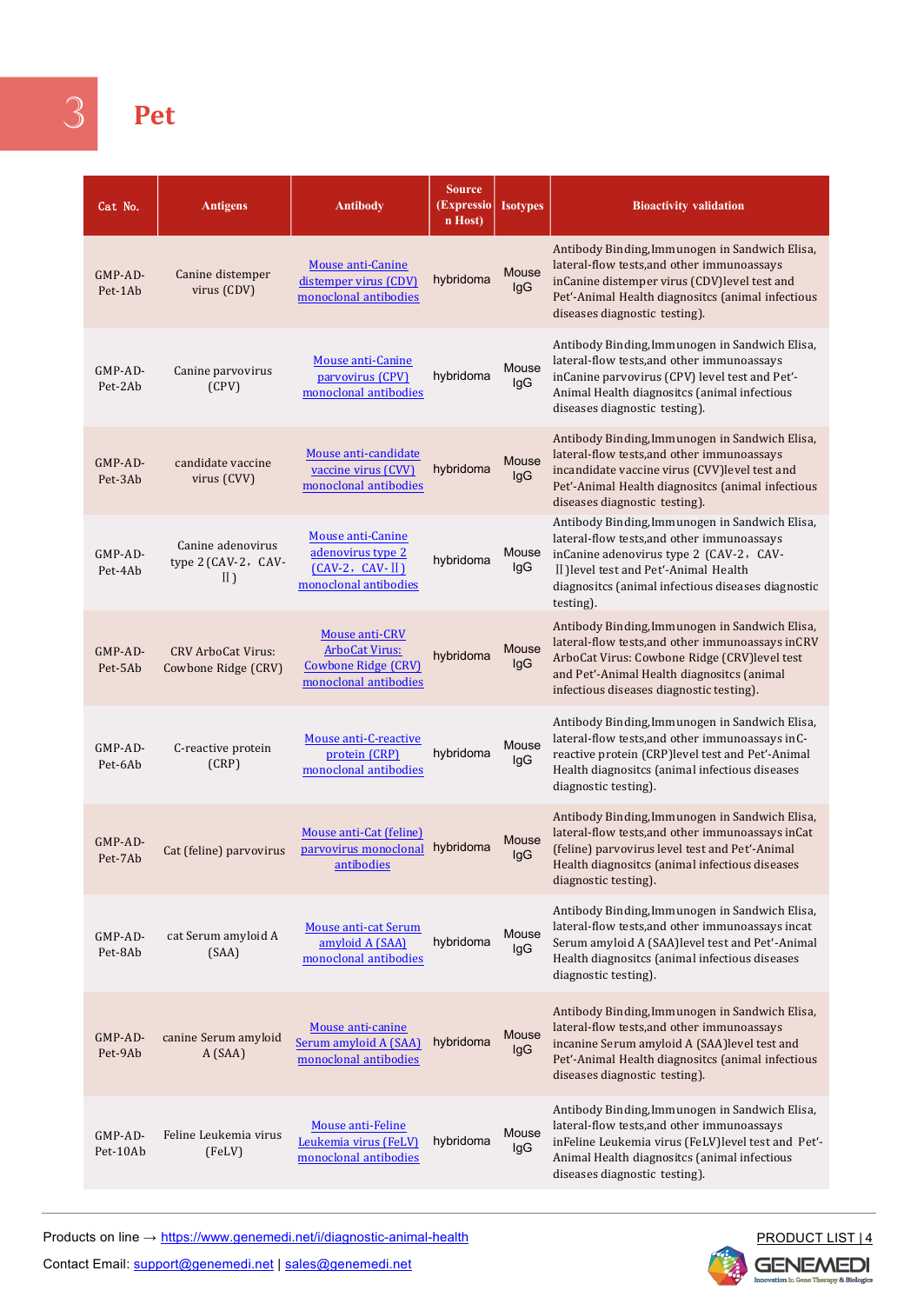| Cat No.             | <b>Antigens</b>                             | <b>Antibody</b>                                                                        | <b>Source</b><br>(Expressio)<br>n Host) | <b>Isotypes</b>     | <b>Bioactivity validation</b>                                                                                                                                                                                                                  |
|---------------------|---------------------------------------------|----------------------------------------------------------------------------------------|-----------------------------------------|---------------------|------------------------------------------------------------------------------------------------------------------------------------------------------------------------------------------------------------------------------------------------|
| GMP-AD-<br>Pet-11Ab | Toxoplasma                                  | Mouse anti-Toxoplasma<br>monoclonal antibodies                                         | hybridoma                               | Mouse<br>lgG        | Antibody Binding, Immunogen in Sandwich Elisa,<br>lateral-flow tests, and other immunoassays<br>inToxoplasmalevel test and Pet'-Animal Health<br>diagnositcs (animal infectious diseases diagnostic<br>testing).                               |
| GMP-AD-<br>Pet-12Ab | Rabbit hemorrhagic<br>disease virus (RHDV)  | Mouse anti-Rabbit<br>hemorrhagic disease<br>virus (RHDV)<br>monoclonal antibodies      | hybridoma                               | Mouse<br>lgG        | Antibody Binding, Immunogen in Sandwich Elisa,<br>lateral-flow tests, and other immunoassays<br>inRabbit hemorrhagic disease virus (RHDV)level<br>test and Pet'-Animal Health diagnositcs (animal<br>infectious diseases diagnostic testing).  |
| GMP-AD-<br>Pet-13Ab | Neosporidium canis<br>(Neospora caninum)    | Mouse anti-<br>Neosporidium canis<br>(Neospora caninum)<br>monoclonal antibody         | hybridoma                               | <b>Mouse</b><br>lgG | Antibody Binding, Immunogen in Sandwich Elisa,<br>lateral-flow tests, and other immunoassays<br>inNeosporidium canis (Neospora caninum)level<br>test and Pet'-Animal Health diagnositcs (animal<br>infectious diseases diagnostic testing).    |
| GMP-AD-<br>Pet-14Ab | Canine Parainfluenza 2<br>Virus             | Mouse anti-Canine<br>Parainfluenza 2 Virus<br>monoclonal Antibody                      | hybridoma                               | Mouse<br>IgG        | Antibody Binding, Immunogen in Sandwich Elisa,<br>lateral-flow tests, and other immunoassays<br>inCanine Parainfluenza 2 Viruslevel test and Pet'-<br>Animal Health diagnositcs (animal infectious<br>diseases diagnostic testing).            |
| GMP-AD-<br>Pet-15Ab | Canine adenovirus<br>type I (CAV-1/CAV-I)   | <b>Mouse anti-Canine</b><br>adenovirus type I (CAV-<br>1/CAV-I) monoclonal<br>antibody | hybridoma                               | Mouse<br>lgG        | Antibody Binding, Immunogen in Sandwich Elisa,<br>lateral-flow tests, and other immunoassays<br>inCanine adenovirus type I (CAV-1/CAV-I)level<br>test and Pet'-Animal Health diagnositcs (animal<br>infectious diseases diagnostic testing).   |
| GMP-AD-<br>Pet-16Ab | Canine adenovirus<br>type II (CAV-2/CAV-II) | Mouse anti-Canine<br>adenovirus type II<br>$(CAV-2/CAV-II)$<br>monoclonal antibody     | hybridoma                               | Mouse<br>lgG        | Antibody Binding, Immunogen in Sandwich Elisa,<br>lateral-flow tests, and other immunoassays<br>inCanine adenovirus type II (CAV-2/CAV-II)level<br>test and Pet'-Animal Health diagnositcs (animal<br>infectious diseases diagnostic testing). |
| GMP-AD-<br>Pet-17Ab | Alichiasis                                  | Mouse anti-Alichiasis<br>monoclonal Antibody                                           | hybridoma                               | Mouse<br>IgG        | Antibody Binding, Immunogen in Sandwich Elisa,<br>lateral-flow tests, and other immunoassays<br>inAlichiasislevel test and Pet'-Animal Health<br>diagnositcs (animal infectious diseases diagnostic<br>testing).                               |
| GMP-AD-<br>Pet-18Ab | Rabbit Hemorrhagic<br>Fever (RHF)           | <b>Mouse Anti-Rabbit</b><br>Hemorrhagic Fever<br>(RHF) Monoclonal<br>Antibody          | hybridoma                               | Mouse<br>IgG        | Antibody Binding, Immunogen in Sandwich Elisa,<br>lateral-flow tests, and other immunoassays<br>inRabbit Hemorrhagic Fever (RHF)level test and<br>Pet'-Animal Health diagnositcs (animal infectious<br>diseases diagnostic testing).           |
| GMP-AD-<br>Pet-19Ab | rabies virus (RV)                           | Mouse anti-rabies virus<br>(RV)monoclonal<br>antibodies                                | hybridoma                               | Mouse<br>IgG.       | Antibody Binding, Immunogen in Sandwich Elisa,<br>lateral-flow tests, and other immunoassays<br>inrabies virus (RV)level test and pet'-Animal<br>Health diagnositcs (animal infectious diseases<br>diagnostic testing).                        |



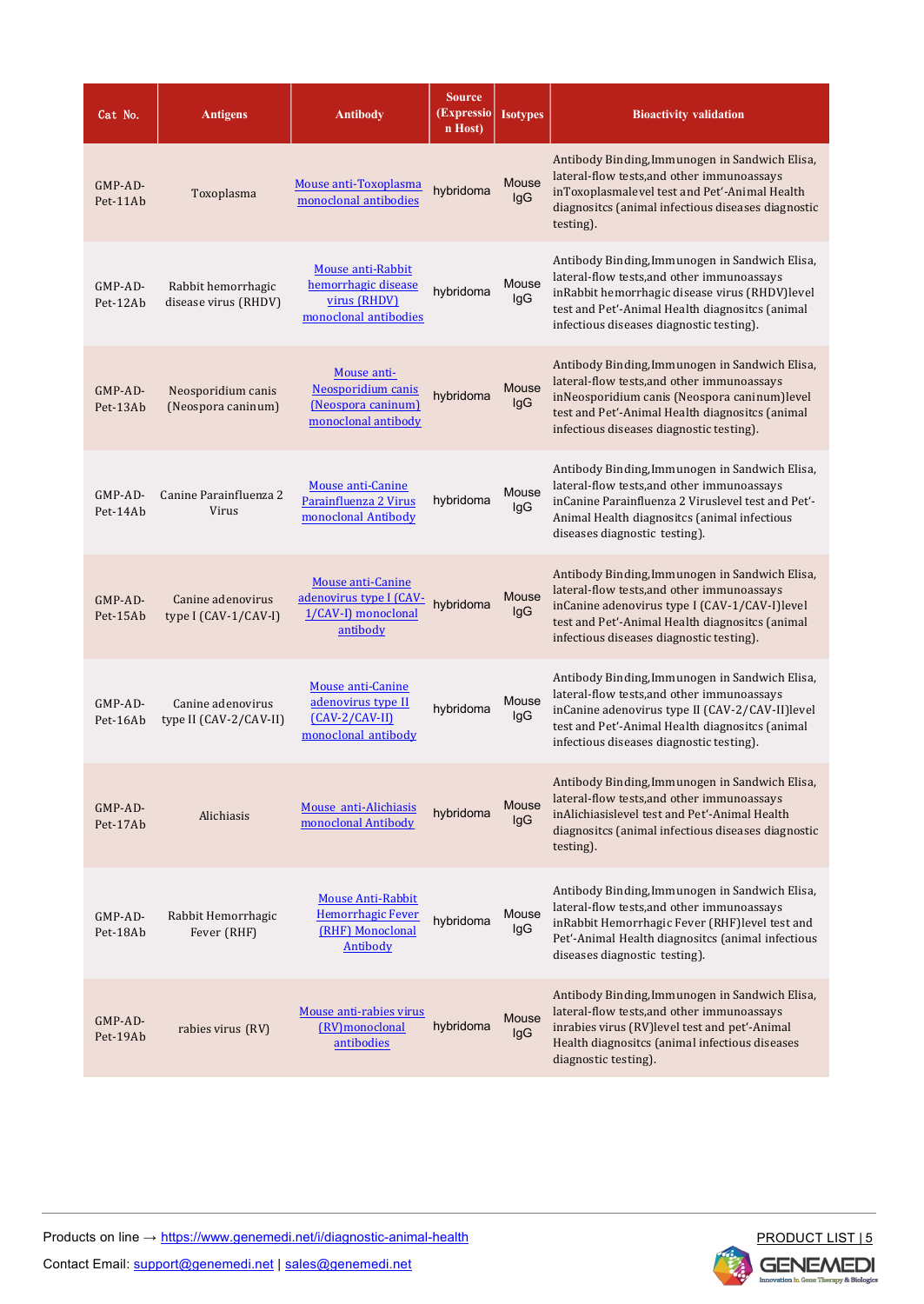| Cat No.               | <b>Antigens</b>          | <b>Antibody</b>                                                    | <b>Source</b><br>(Expressio)<br>n Host) | <b>Isotypes</b> | <b>Bioactivity validation</b>                                                                                                                                                                                                  |
|-----------------------|--------------------------|--------------------------------------------------------------------|-----------------------------------------|-----------------|--------------------------------------------------------------------------------------------------------------------------------------------------------------------------------------------------------------------------------|
| $GMP-AD-$<br>Pet-20Ab | Feline herpesvirus       | Mouse anti-Feline<br>herpesvirus<br>monoclonal antibodies          | hybridoma                               | Mouse<br>IgG    | Antibody Binding, Immunogen in Sandwich Elisa,<br>lateral-flow tests, and other immunoassays in Feline<br>herpesviruslevel test and pet'-Animal Health<br>diagnositcs(animal infectious diseases diagnostic<br>testing).       |
| GMP-AD-<br>Pet-21Ab   | Feline parvovirus        | Mouse anti-Feline<br>parvovirus<br>monoclonal antibodies           | hybridoma                               | Mouse<br>IgG    | Antibody Binding, Immunogen in Sandwich Elisa,<br>lateral-flow tests, and other immunoassays in Feline<br>parvoviruslevel test and pet'-Animal Health<br>diagnositcs(animal infectious diseases diagnostic<br>testing).        |
| $GMP-AD-$<br>Pet-22Ab | Feline calicivirus       | Mouse anti-Feline<br>calicivirus<br>monoclonal<br>antibodies       | hybridoma                               | Mouse<br>IgG    | Antibody Binding, Immunogen in Sandwich Elisa,<br>lateral-flow tests, and other immunoassays in Feline<br>caliciviruslevel test and pet'-Animal Health<br>diagnositcs(animal infectious diseases diagnostic<br>testing).       |
| GMP-AD-<br>Pet-23Ab   | Canine pancreatic lipase | Mouse anti-Canine<br>pancreatic lipase<br>monoclonal<br>antibodies | hybridoma                               | Mouse<br>IgG    | Antibody Binding, Immunogen in Sandwich Elisa,<br>lateral-flow tests, and other immunoassays in Canine<br>pancreatic lipaselevel test and pet'-Animal Health<br>diagnositcs(animal infectious diseases diagnostic<br>testing). |
| GMP-AD-<br>Pet-24Ab   | Canine relaxin           | Mouse anti-Canine<br>relaxin<br>monoclonal<br>antibodies           | hybridoma                               | Mouse<br>IgG    | Antibody Binding, Immunogen in Sandwich Elisa,<br>lateral-flow tests, and other immunoassays in Canine<br>relaxinlevel test and pet'-Animal Health<br>diagnositcs(animal infectious diseases diagnostic<br>testing).           |
| GMP-AD-<br>Pet-25Ab   | Canine IgG               | Mouse anti-Canine<br>IgG monoclonal<br>antibodies                  | hybridoma                               | Mouse<br>IgG    | Antibody Binding, Immunogen in Sandwich Elisa,<br>lateral-flow tests, and other immunoassays in Canine<br>IgGlevel test and pet'-Animal Health<br>diagnositcs(animal infectious diseases diagnostic<br>testing).               |
| GMP-AD-<br>Pet-26Ab   | Feline IgG               | Mouse anti-Feline<br>IgG monoclonal<br>antibodies                  | hybridoma                               | Mouse<br>IgG    | Antibody Binding, Immunogen in Sandwich Elisa,<br>lateral-flow tests, and other immunoassays in Feline<br>IgGlevel test and pet'-Animal Health<br>diagnositcs(animal infectious diseases diagnostic<br>testing).               |
| GMP-AD-<br>Pet-27Ab   | Canine hemoglobin        | Mouse anti-Canine<br>hemoglobin<br>monoclonal antibodies           | hybridoma                               | Mouse<br>IgG    | Antibody Binding, Immunogen in Sandwich Elisa,<br>lateral-flow tests, and other immunoassays in Canine<br>hemoglobinlevel test and pet'-Animal Health<br>diagnositcs(animal infectious diseases diagnostic<br>testing).        |



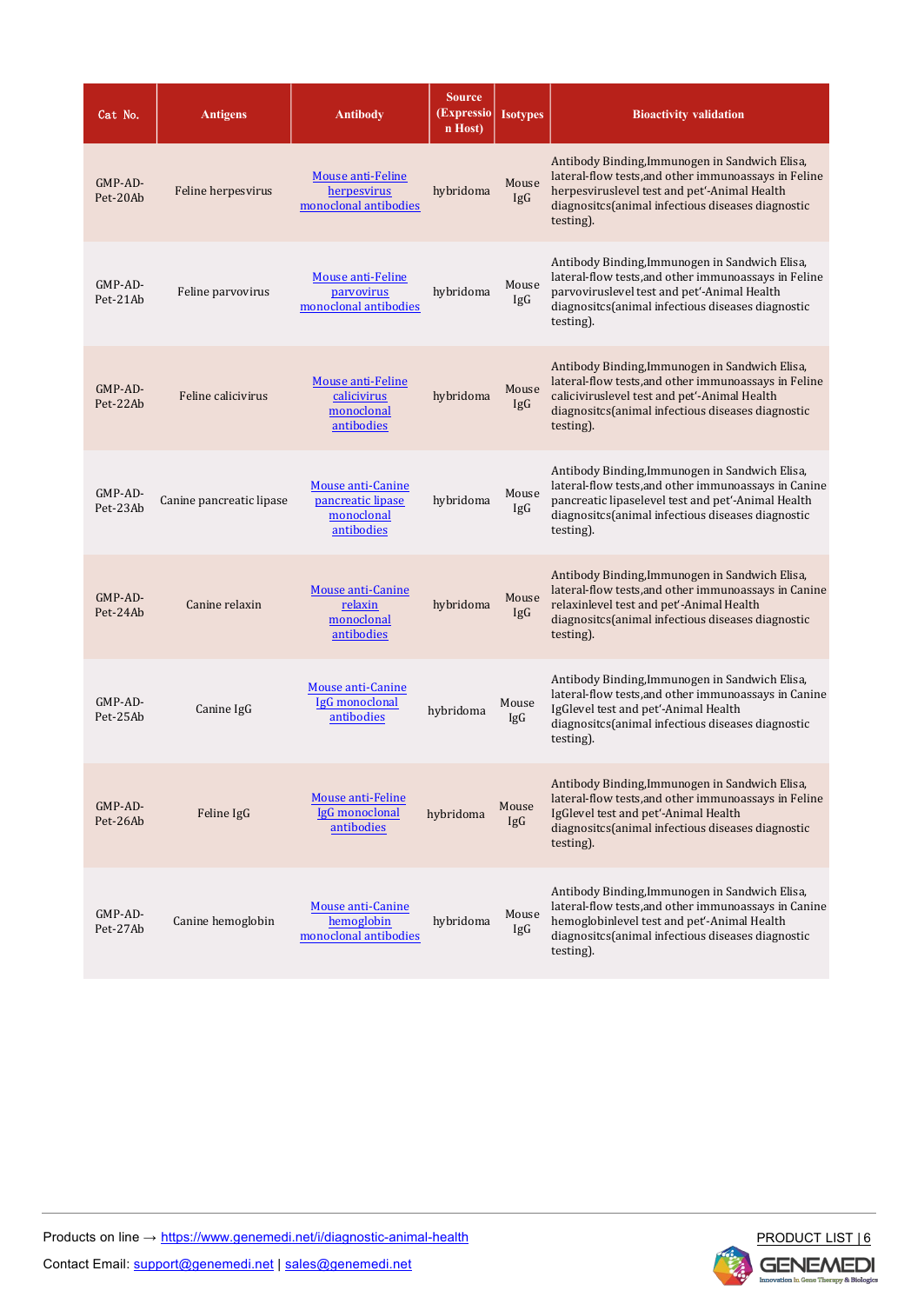<span id="page-9-0"></span>

### 4 **Pig**

| Cat No.             | <b>Antigens</b>                                                                       | <b>Antibody</b>                                                                                                                                                            | <b>Source</b><br>(Expressi<br>on Host)             | <b>Isotypes</b>                                  | <b>Bioactivity validation</b>                                                                                                                                                                                                                                                                          |
|---------------------|---------------------------------------------------------------------------------------|----------------------------------------------------------------------------------------------------------------------------------------------------------------------------|----------------------------------------------------|--------------------------------------------------|--------------------------------------------------------------------------------------------------------------------------------------------------------------------------------------------------------------------------------------------------------------------------------------------------------|
| GMP-AD-<br>Pig-1Ab  | Epidemic<br>Encephalitis                                                              | Mouse anti-<br>Epidemic<br>Encephalitis<br>monoclonal<br>antibodies                                                                                                        | hybridoma                                          | Mouse<br>IgG                                     | Antibody Binding, Immunogen in Sandwich Elisa, lateral-<br>flow tests, and other immunoassays in Epidemic<br>Encephalitislevel test and Pig'-Animal Health<br>diagnositcs(animal infectious diseases diagnostic testing).                                                                              |
| GMP-AD-<br>Pig-2Ab  | porcine blue ear<br>virus                                                             | Mouse anti-<br>porcine blue ear<br>virus monoclonal<br>antibodies                                                                                                          | hybridoma                                          | Mouse<br>lgG                                     | Antibody Binding, Immunogen in Sandwich Elisa, lateral-<br>flow tests, and other immunoassays inporcine blue ear<br>viruslevel test and Pig'-Animal Health<br>diagnositcs(animal infectious diseases diagnostic<br>testing).                                                                           |
| GMP-AD-<br>Pig-3Ab  | Pseudorabies<br>(Aujeszky) SuHV-1                                                     | Mouse anti-<br><b>Pseudorabies</b><br>(Aujeszky) SuHV-1<br>monoclonal<br>antibodies                                                                                        | hybridoma                                          | Mouse<br>IgG                                     | Antibody Binding, Immunogen in Sandwich Elisa, lateral-<br>flow tests, and other immunoassays in Pseudorabies<br>(Aujeszky) SuHV-1level test and Pig'-Animal Health<br>diagnositcs(animal infectious diseases diagnostic testing).                                                                     |
| GMP-AD-<br>Pig-4Ab  | porcine parvovirus                                                                    | Mouse anti-<br>porcine<br>parvovirus<br>monoclonal<br>antibodies                                                                                                           | hybridoma                                          | Mouse<br>IgG                                     | Antibody Binding, Immunogen in Sandwich Elisa, lateral-<br>flow tests, and other immunoassays inporcine<br>parvoviruslevel test and Pig'-Animal Health<br>diagnositcs(animal infectious diseases diagnostic testing).                                                                                  |
| GMP-AD-<br>Pig-5Ab  | foot and mouth<br>disease (FMD virus,<br>type O, Asian)                               | Mouse anti-foot<br>and mouth disease<br>(FMD virus, type O,<br>Asian) monoclonal<br>antibodies                                                                             | hybridoma                                          | Mouse<br>IgG                                     | Antibody Binding, Immunogen in Sandwich Elisa,<br>lateral- flow tests, and other immunoassays infoot and<br>mouth disease (FMD virus, type O, Asian)level test and<br>Pig'- Animal Health diagnositcs (animal infectious<br>diseases diagnostic testing).                                              |
| GMP-AD-<br>Pig-6    | African swine fever<br>virus protein P72,<br>African swine fever<br>virus protein P54 | Mouse anti-African<br>swine fever virus<br>protein P72 monoclonal<br>antibodies,<br><b>Mouse anti-African</b><br>swine fever virus<br>protein P54 monoclonal<br>antibodies | antigen:<br>E.coli/yease<br>antibody:<br>hybridoma | antigen:<br>swine<br>fever<br>virus<br>Mouse IgG | African Antibody Binding, Immunogen in Sandwich Elisa, lateral-<br>flow tests, and other immunoassays in African swine fever<br>virus protein P72, African swine fever virus protein P54<br>level test and Pig'-Animal Health diagnositcs(animal<br>antibody: infectious diseases diagnostic testing). |
| GMP-AD-<br>Pig-7Ab  | porcine epidemic<br>diarrhea<br>virus(PEDV)                                           | Mouse anti-<br>porcine epidemic<br>diarrhea<br>virus(PEDV)<br>monoclonal<br>antibodies                                                                                     | hybridoma                                          | Mouse<br>IgG                                     | Antibody Binding, Immunogen in Sandwich Elisa, lateral-<br>flow tests, and other immunoassays inporcine epidemic<br>diarrhea virus(PEDV)level test and Pig'-Animal Health<br>diagnositcs(animal infectious diseases diagnostic testing).                                                               |
| GMP-AD-<br>Pig-8Ab  | Foot-and-mouth<br>disease virus<br>(FMDV) non-<br>structural protein                  | Mouse anti-Foot-<br>and- mouth disease<br>virus (FMDV) non-<br>structural protein<br>monoclonal<br>antibodies                                                              | hybridoma                                          | Mouse<br>lgG                                     | Antibody Binding, Immunogen in Sandwich Elisa, lateral-<br>flow tests, and other immunoassays in Foot-and-mouth<br>disease virus (FMDV) non-structural proteinlevel test<br>and Pig'-Animal Health diagnositcs(animal infectious<br>diseases diagnostic testing).                                      |
| GMP-AD-<br>Pig-9Ab  | toxoplasma gondii                                                                     | <b>Mouse Anti-</b><br>toxoplasma<br>gondii<br>monoclonal<br>antibodies                                                                                                     | hybridoma                                          | Mouse<br>IgG                                     | Antibody Binding, Immunogen in Sandwich Elisa, lateral-<br>flow tests, and other immunoassays intoxoplasma<br>gondiilevel test and Pig'-Animal Health<br>diagnositcs(animal infectious diseases diagnostic testing).                                                                                   |
| GMP-AD-<br>Pig-10Ab | Mycoplasma<br>hyopneumoniae<br>(MHP)                                                  | Mouse anti-<br>Mycoplasma<br><u>hyopneumoniae</u><br>(MHP)<br>monoclonal<br>antibody                                                                                       | hybridoma                                          | Mouse<br>lgG                                     | Antibody Binding, Immunogen in Sandwich Elisa, lateral-<br>flow tests, and other immunoassays in Mycoplasma<br>hyopneumoniae (MHP)level test and Pig'-Animal Health<br>diagnositcs(animal infectious diseases diagnostic testing).                                                                     |

Products on line → https://www.genemedi.net/i/diagnostic-animal-health

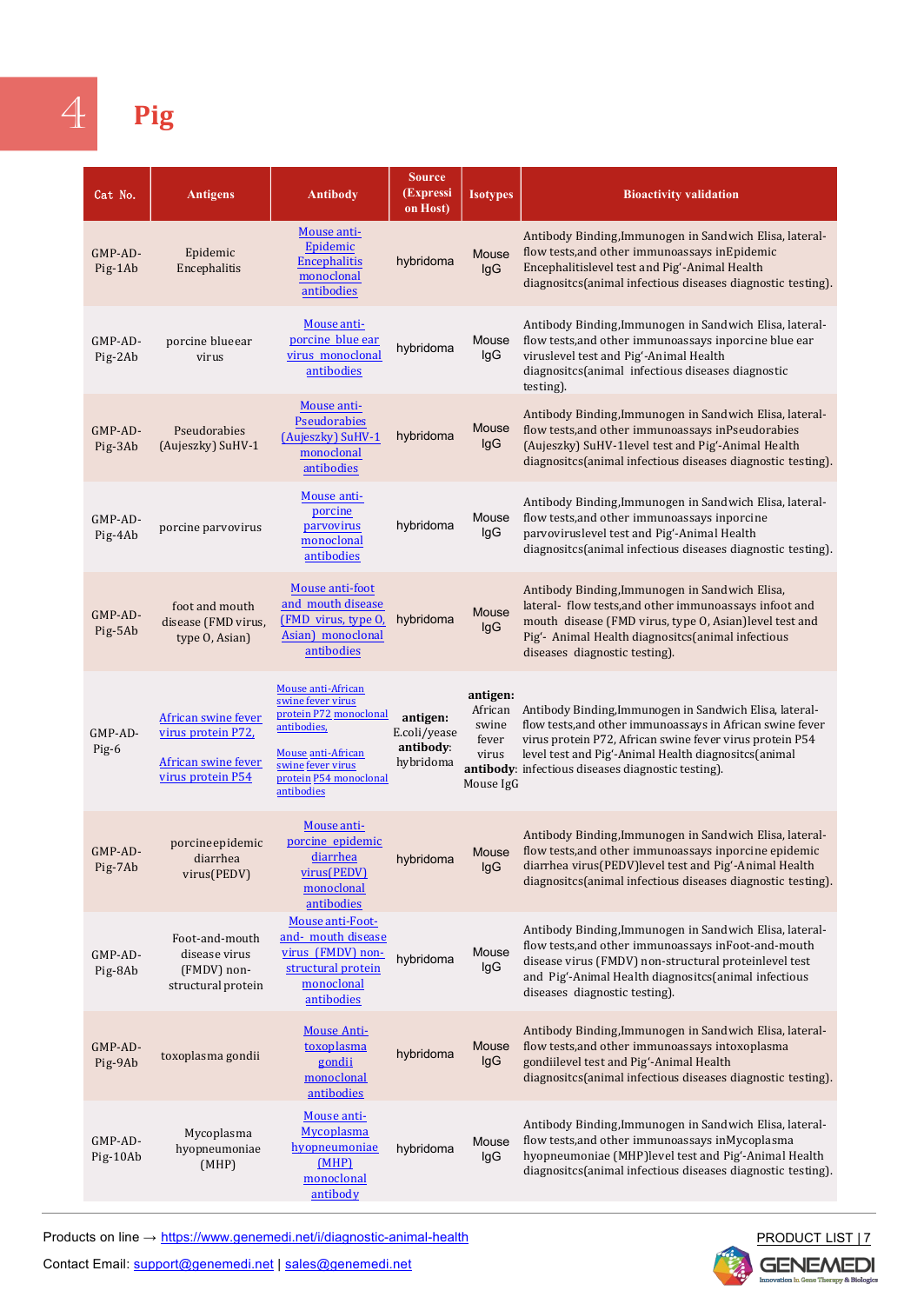| Cat No.               | <b>Antigens</b>                                                   | <b>Antibody</b>                                                                                                   | <b>Source</b><br>(Expressi<br>on Host) | <b>Isotypes</b> | <b>Bioactivity validation</b>                                                                                                                                                                                                                                     |
|-----------------------|-------------------------------------------------------------------|-------------------------------------------------------------------------------------------------------------------|----------------------------------------|-----------------|-------------------------------------------------------------------------------------------------------------------------------------------------------------------------------------------------------------------------------------------------------------------|
| GMP-AD-<br>Pig-11Ab   | Astrovirus                                                        | Mouse anti-<br><b>Astrovirus</b><br>monoclonal<br>antibodies                                                      | hybridoma                              | Mouse<br>lgG    | Antibody Binding, Immunogen in Sandwich Elisa, lateral-<br>flow tests, and other immunoassays in Astrovirus level test<br>and Pig'-Animal Health diagnositcs(animal infectious<br>diseases diagnostic testing).                                                   |
| GMP-AD-<br>Pig-12Ab   | Porcine epidemic<br>diarrhea,<br>transmissible<br>gastroenteritis | Mouse anti-Porcine<br>epidemic diarrhea,<br>transmissible<br>gastroenteritis<br>monoclonal<br>antibodies          | hybridoma                              | Mouse<br>IgG    | Antibody Binding, Immunogen in Sandwich Elisa, lateral-<br>flow tests, and other immunoassays in Porcine epidemic<br>diarrhea, transmissible gastroenteritislevel test and Pig'-<br>Animal Health diagnositcs (animal infectious diseases<br>diagnostic testing). |
| GMP-AD-<br>Pig-13Ab   | Porcine Rotavirus C<br>(PRV)                                      | Mouse anti-Porcine<br><b>Rotavirus C (PRV)</b><br>monoclonal<br>antibodies                                        | hybridoma                              | Mouse<br>IgG    | Antibody Binding, Immunogen in Sandwich Elisa, lateral-<br>flow tests, and other immunoassays in Porcine Rotavirus C<br>(PRV)level test and Pig'-Animal Health diagnositcs(animal<br>infectious diseases diagnostic testing).                                     |
| $GMP-AD-$<br>Pig-14Ab | gIII                                                              | Mouse anti-gIII<br>monoclonal<br>antibodies                                                                       | hybridoma                              | Mouse<br>lgG    | Antibody Binding, Immunogen in Sandwich Elisa, lateral-<br>flow tests, and other immunoassays ingIIIlevel test and<br>Pig'-Animal Health diagnositcs(animal infectious diseases<br>diagnostic testing).                                                           |
| GMP-AD-<br>Pig-15Ab   | gp50                                                              | Mouse anti-gp50<br>monoclonal<br>antibodies                                                                       | hybridoma                              | Mouse<br>lgG    | Antibody Binding, Immunogen in Sandwich Elisa, lateral-<br>flow tests, and other immunoassays ingp50level test and<br>Pig'-Animal Health diagnositcs(animal infectious diseases<br>diagnostic testing).                                                           |
| GMP-AD-<br>Pig-16Ab   | porcine Seneca<br>Valley virus (SVV)                              | Mouse anti-porcine<br><b>Seneca Valley virus</b><br>(SVV) monoclonal<br>antibodies                                | hybridoma                              | Mouse<br>lgG    | Antibody Binding, Immunogen in Sandwich Elisa, lateral-<br>flow tests, and other immunoassays inporcine Seneca<br>Valley virus (SVV)level test and Pig'-Animal Health<br>diagnositcs(animal infectious diseases diagnostic testing).                              |
| $GMP-AD-$<br>Pig-17Ab | swine influenza A<br>virus                                        | <b>Mouse anti-swine</b><br>influenza A virus<br>monoclonal antibody                                               | hybridoma                              | Mouse<br>lgG    | Antibody Binding, Immunogen in Sandwich Elisa, lateral-<br>flow tests, and other immunoassays inswine influenza A<br>viruslevel test and Pig'-Animal Health diagnositcs(animal<br>infectious diseases diagnostic testing).                                        |
| GMP-AD-<br>Pig-18Ab   | Porcine Rotavirus<br>(PRV)                                        | <b>Mouse anti-Porcine</b><br><b>Rotavirus (PRV)</b><br>monoclonal antibody                                        | hybridoma                              | Mouse<br>IgG    | Antibody Binding, Immunogen in Sandwich Elisa, lateral-<br>flow tests, and other immunoassays in Porcine Rotavirus<br>(PRV) level test and Pig'-Animal Health diagnositcs (animal<br>infectious diseases diagnostic testing).                                     |
| GMP-AD-<br>Pig-19Ab   | Porcine reproductive<br>and respiratory<br>syndrome (PRRSV)       | <b>Mouse anti-Porcine</b><br>reproductive and<br>respiratory syndrome hybridoma<br>(PRRSV) monoclonal<br>antibody |                                        | Mouse<br>lgG    | Antibody Binding, Immunogen in Sandwich Elisa, lateral-<br>flow tests, and other immunoassays in Porcine<br>reproductive and respiratory syndrome (PRRSV)level test<br>and Pig'-Animal Health diagnositcs(animal infectious<br>diseases diagnostic testing).      |
| GMP-AD-<br>Pig-20Ab   | Streptococcus suis,<br>Serotype 35                                | Mouse anti-<br>Streptococcus suis,<br>Serotype 35<br>monoclonal<br>antibodies                                     | hybridoma                              | Mouse<br>lgG    | Antibody Binding, Immunogen in Sandwich Elisa, lateral-<br>flow tests, and other immunoassays in Streptococcus suis,<br>Serotype 35level test and Pig'-Animal Health<br>diagnositcs(animal infectious diseases diagnostic testing).                               |
| GMP-AD-<br>Pig-21Ab   | Japanese<br>encephalitis (JE)<br>virus                            | Mouse anti-Japanese<br>encephalitis (JE) virus hybridoma<br>monoclonal antibody                                   |                                        | Mouse<br>lgG    | Antibody Binding, Immunogen in Sandwich Elisa, lateral-<br>flow tests, and other immunoassays in Japanese<br>encephalitis (JE) viruslevel test and Pig'-Animal Health<br>diagnositcs(animal infectious diseases diagnostic testing).                              |

Products on line → https://www.genemedi.net/i/diagnostic-animal-health

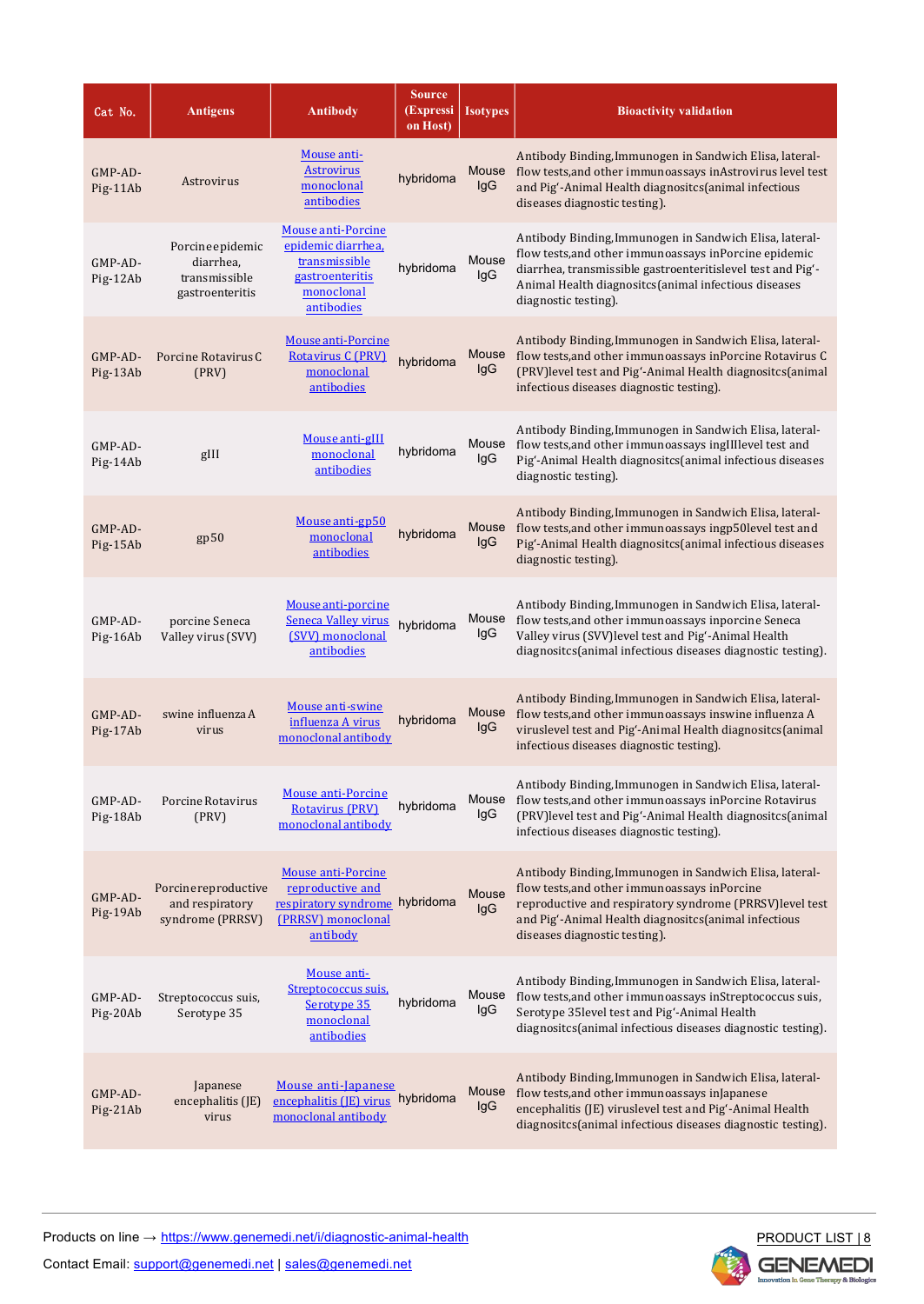### <span id="page-11-0"></span>5 **Ruminants**

| Cat No.                        | <b>Antigens</b>                                                                              | <b>Antibody</b>                                                                                                             | <b>Source</b><br>(Expressi<br>on Host) | <b>Isotypes</b> | <b>Bioactivity validation</b>                                                                                                                                                                                                                                                          |
|--------------------------------|----------------------------------------------------------------------------------------------|-----------------------------------------------------------------------------------------------------------------------------|----------------------------------------|-----------------|----------------------------------------------------------------------------------------------------------------------------------------------------------------------------------------------------------------------------------------------------------------------------------------|
| GMP-AD-<br>Ruminants-<br>1Ab   | Sheep Caprine<br>arthritis-<br>encephalitis(CAE),<br>Maedi-visna Virus                       | <b>Mouse anti-Sheep Caprine</b><br>arthritis-encephalitis(CAE),<br>Maedi-visna Virus<br>monoclonal Antibody                 | hybridoma                              | Mouse<br>lgG    | Antibody Binding, Immunogen in Sandwich Elisa, lateral-flow<br>tests, and other immunoassays in Sheep Caprine arthritis-<br>encephalitis (CAE), Maedi-visna Viruslevel test and Ruminants'-<br>Animal Health diagnositcs(animal infectious diseases<br>diagnostic testing).            |
| GMP-AD-<br>Ruminants-<br>2Ab   | Schmarenberg Virus<br>(SBV)                                                                  | Mouse anti-Schmarenberg<br>Virus (SBV) monoclonal<br>Antibody                                                               | hybridoma                              | Mouse<br>lgG    | Antibody Binding, Immunogen in Sandwich Elisa, lateral-flow<br>tests, and other immunoassays in Schmarenberg Virus<br>(SBV) level test and Ruminants'-Animal Health<br>diagnositcs (animal infectious diseases diagnostic testing).                                                    |
| GMP-AD-<br>Ruminants-<br>3Ab   | equine herpes virus<br>(EHV)                                                                 | Mouse anti-equine herpes<br>virus (EHV) monoclonal<br>antibody                                                              | hybridoma                              | Mouse<br>lgG    | Antibody Binding, Immunogen in Sandwich Elisa, lateral-flow<br>tests, and other immunoassays inequine herpes virus<br>(EHV) level test and Ruminants'-Animal Health<br>diagnositcs (animal infectious diseases diagnostic testing).                                                    |
| GMP-AD-<br>Ruminants-<br>4Ab   | Equine infectious<br>anemia (EIA)                                                            | <b>Mouse anti-Equine</b><br>infectious anemia (EIA)<br>monoclonal antibody                                                  | hybridoma                              | Mouse<br>lgG    | Antibody Binding, Immunogen in Sandwich Elisa, lateral-flow<br>tests, and other immunoassays in Equine infectious anemia<br>(EIA) level test and Ruminants'-Animal Health<br>diagnositcs(animal infectious diseases diagnostic testing).                                               |
| GMP-AD-<br>Ruminants-<br>5Ab   | African horse<br>sickness (AHS)                                                              | Mouse anti-African horse<br>sickness (AHS) monoclonal<br>antibody                                                           | hybridoma                              | Mouse<br>lgG    | Antibody Binding, Immunogen in Sandwich Elisa, lateral-flow<br>tests, and other immunoassays in African horse sickness<br>(AHS) level test and Ruminants'-Animal Health<br>diagnositcs (animal infectious diseases diagnostic testing).                                                |
| GMP-AD-<br>Ruminants-<br>6Ab   | Equine infectious<br>anemia (EIA)                                                            | Mouse anti-Equine<br>infectious anemia (EIA)<br>monoclonal antibody                                                         | hybridoma                              | Mouse<br>lgG    | Antibody Binding, Immunogen in Sandwich Elisa, lateral-flow<br>tests, and other immunoassays in Equine infectious anemia<br>(EIA)level test and Ruminants'-Animal Health<br>diagnositcs (animal infectious diseases diagnostic testing).                                               |
| GMP-AD-<br>Ruminants-<br>7Ab   | <b>Small Ruminant</b><br>Lentivirus (SRLV),<br>peste des petits<br>ruminants virus<br>(PPRV) | <b>Mouse anti-Small Ruminant</b><br>Lentivirus (SRLV), peste<br>des petits ruminants virus<br>(PPRV) monoclonal<br>antibody | hybridoma                              | Mouse<br>lgG    | Antibody Binding, Immunogen in Sandwich Elisa, lateral-flow<br>tests, and other immunoassays in Small Ruminant Lentivirus<br>(SRLV), peste des petits ruminants virus (PPRV) level test and<br>Ruminants'-Animal Health diagnositcs(animal infectious<br>diseases diagnostic testing). |
| $GMP-AD-$<br>Ruminants-<br>8Ab | Brucella abortus.<br>Brucella melitensis<br>(Brucellosis)                                    | <b>Mouse anti-Brucella</b><br>abortus, Brucella melitensis<br>(Brucellosis) monoclonal<br>antibody                          | hybridoma                              | Mouse<br>lgG    | Antibody Binding, Immunogen in Sandwich Elisa, lateral-flow<br>tests, and other immunoassays in Brucella abortus, Brucella<br>melitensis (Brucellosis)level test and Ruminants'-Animal<br>Health diagnositcs (animal infectious diseases diagnostic<br>testing).                       |
| GMP-AD-<br>Ruminants-<br>9Ab   | <b>Bovine Coronavirus</b><br>/ Rotavirus                                                     | <b>Mouse anti-Bovine</b><br>Coronavirus / Rotavirus<br>monoclonal antibody                                                  | hybridoma                              | Mouse<br>lgG    | Antibody Binding, Immunogen in Sandwich Elisa, lateral-flow<br>tests, and other immunoassays in Bovine Coronavirus /<br>Rotaviruslevel test and Ruminants'-Animal Health<br>diagnositcs (animal infectious diseases diagnostic testing).                                               |



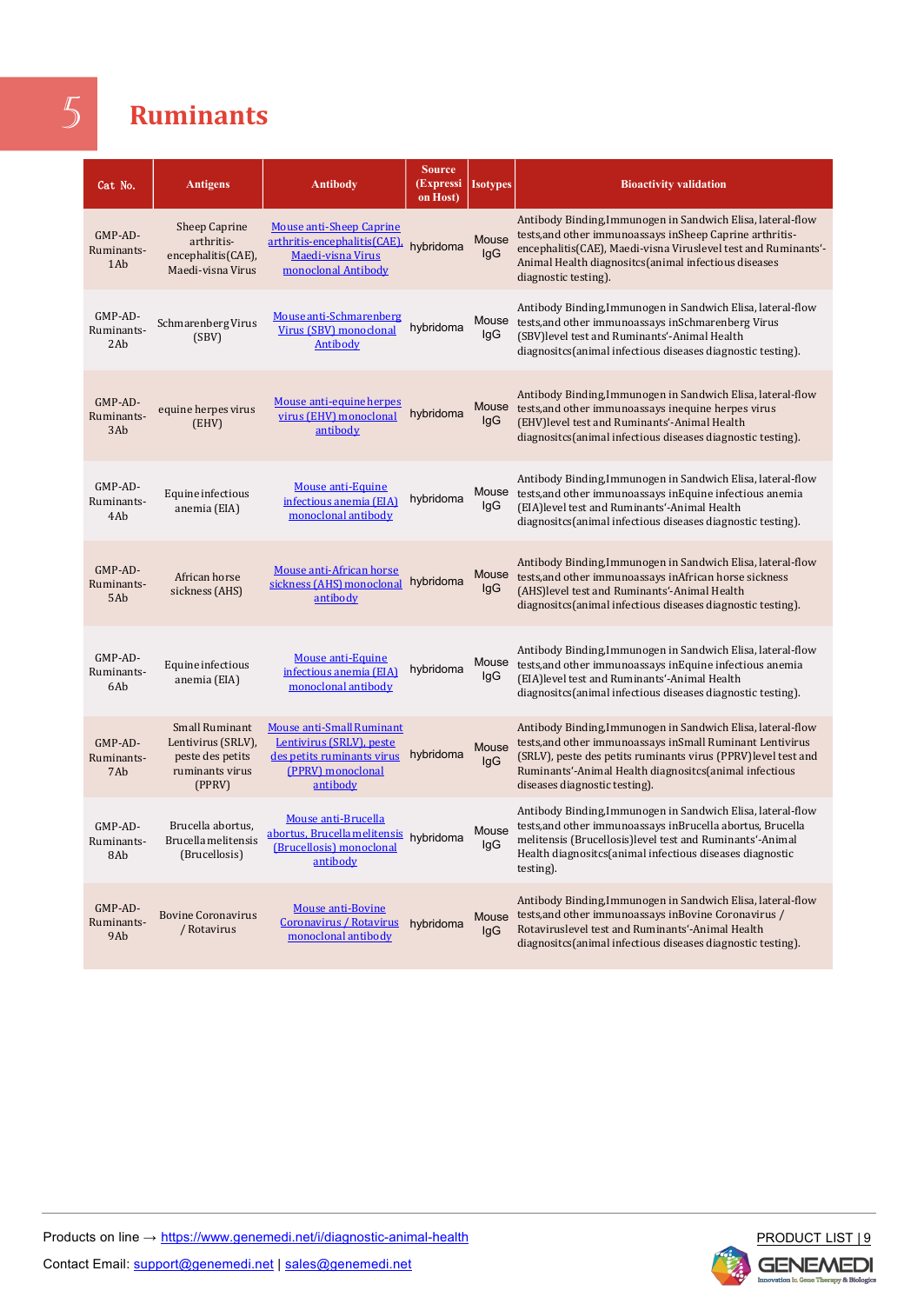| Cat No.                       | <b>Antigens</b>                                                                                                            | <b>Antibody</b>                                                                                                                                                 | <b>Source</b><br>(Expressi<br>on Host) | <b>Isotypes</b> | <b>Bioactivity validation</b>                                                                                                                                                                                                                                                                                      |
|-------------------------------|----------------------------------------------------------------------------------------------------------------------------|-----------------------------------------------------------------------------------------------------------------------------------------------------------------|----------------------------------------|-----------------|--------------------------------------------------------------------------------------------------------------------------------------------------------------------------------------------------------------------------------------------------------------------------------------------------------------------|
| GMP-AD-<br>Ruminants-<br>10Ab | Contagious caprine<br>pleuropneumonia<br>(CCPP)                                                                            | <b>Mouse anti-Contagious</b><br>caprine pleuropneumonia<br>(CCPP) monoclonal<br>antibody                                                                        | hybridoma                              | Mouse<br>IgG    | Antibody Binding, Immunogen in Sandwich Elisa, lateral-flow<br>tests, and other immunoassays in Contagious caprine<br>pleuropneumonia (CCPP) level test and Ruminants'-Animal<br>Health diagnositcs(animal infectious diseases diagnostic<br>testing).                                                             |
| GMP-AD-<br>Ruminants-<br>11Ab | Burkholderia<br>mallei and<br>Burkholderia<br>pseudomallei                                                                 | Mouse anti-Burkholderia<br>mallei and Burkholderia<br>pseudomallei monoclonal<br>antibody                                                                       | hybridoma                              | Mouse<br>lgG    | Antibody Binding, Immunogen in Sandwich Elisa, lateral-flow<br>tests, and other immunoassays in Burkholderia mallei and<br>Burkholderia pseudomalleilevel test and Ruminants'-Animal<br>Health diagnositcs (animal infectious diseases diagnostic<br>testing).                                                     |
| GMP-AD-<br>Ruminants-<br>12Ab | <b>Bluetongue Virus</b><br>(BTV)                                                                                           | <b>Mouse anti-Bluetongue</b><br>Virus (BTV) monoclonal<br>antibody                                                                                              | hybridoma                              | Mouse<br>lgG    | Antibody Binding, Immunogen in Sandwich Elisa, lateral-flow<br>tests, and other immunoassays in Bluetongue Virus (BTV) level<br>test and Ruminants'-Animal Health diagnositcs(animal<br>infectious diseases diagnostic testing).                                                                                   |
| GMP-AD-<br>Ruminants-<br>13Ab | Bovine leukemia<br>virus (BLV)                                                                                             | <b>Mouse anti-Bovine</b><br>leukemia virus (BLV)<br>monoclonal antibody                                                                                         | hybridoma                              | Mouse<br>lgG    | Antibody Binding, Immunogen in Sandwich Elisa, lateral-flow<br>tests, and other immunoassays in Bovine leukemia virus<br>(BLV) level test and Ruminants'-Animal Health<br>diagnositcs(animal infectious diseases diagnostic testing).                                                                              |
| GMP-AD-<br>Ruminants-<br>14Ab | Bovine viral diarrhea<br>virus (BVDV) gp55                                                                                 | <b>Mouse anti-Bovine</b><br>viral diarrhea virus<br>(BVDV) gp55<br>monoclonal antibody                                                                          | hybridoma                              | Mouse<br>lgG    | Antibody Binding, Immunogen in Sandwich Elisa, lateral-flow<br>tests, and other immunoassays in Bovine viral diarrhea virus<br>(BVDV) gp55level test and Ruminants'-Animal Health<br>diagnositcs(animal infectious diseases diagnostic testing).                                                                   |
| GMP-AD-<br>Ruminants-<br>15Ab | Bovine viral diarrhea<br>virus (BVDV) gp53                                                                                 | <b>Mouse anti-Bovine</b><br>viral diarrhea virus<br>$(BVDV)$ gp53<br>monoclonal<br>antibody                                                                     | hybridoma                              | Mouse<br>lgG    | Antibody Binding, Immunogen in Sandwich Elisa, lateral-flow<br>tests, and other immunoassays in Bovine viral diarrhea virus<br>(BVDV) gp53level test and Ruminants'-Animal Health<br>diagnositcs(animal infectious diseases diagnostic testing).                                                                   |
| GMP-AD-<br>Ruminants-<br>16Ab | Bovine viral diarrhea<br>virus (BVDV)                                                                                      | <b>Mouse anti-Bovine</b><br>viral diarrhea virus<br>(BVDV) monoclonal<br>antibody                                                                               | hybridoma                              | Mouse<br>lgG    | Antibody Binding, Immunogen in Sandwich Elisa, lateral-flow<br>tests, and other immunoassays in Bovine viral diarrhea virus<br>(BVDV)level test and Ruminants'-Animal Health<br>diagnositcs(animal infectious diseases diagnostic testing).                                                                        |
| GMP-AD-<br>Ruminants-<br>17Ab | Bovine<br>alphaherpesvirus 1<br>$(BoHV-1)$                                                                                 | <b>Mouse anti-Bovine</b><br>alphaherpesvirus 1 (BoHV-<br>1) monoclonal antibody                                                                                 | hybridoma                              | Mouse<br>lgG    | Antibody Binding, Immunogen in Sandwich Elisa, lateral-flow<br>tests, and other immunoassays in Bovine alphaherpesvirus 1<br>(BoHV-1)level test and Ruminants'-Animal Health<br>diagnositcs(animal infectious diseases diagnostic testing).                                                                        |
| GMP-AD-<br>Ruminants-<br>18Ab | Bovine Spirochaeta                                                                                                         | <b>Mouse anti-Bovine</b><br>Spirochaeta monoclonal<br><b>Antibody</b>                                                                                           | hybridoma                              | Mouse<br>lgG    | Antibody Binding, Immunogen in Sandwich Elisa, lateral-flow<br>tests, and other immunoassays in Bovine Spirochaetalevel test<br>and Ruminants'-Animal Health diagnositcs(animal infectious<br>diseases diagnostic testing).                                                                                        |
| GMP-AD-<br>Ruminants-<br>19Ab | <b>Bovine Respiratory</b><br><b>Syncytial Virus</b><br>(BRSV)                                                              | <b>Mouse anti-Bovine</b><br>Respiratory Syncytial Virus hybridoma<br>(BRSV) monoclonal<br><b>Antibody</b>                                                       |                                        | Mouse<br>lgG    | Antibody Binding, Immunogen in Sandwich Elisa, lateral-flow<br>tests, and other immunoassays in Bovine Respiratory Syncytial<br>Virus (BRSV)level test and Ruminants'-Animal Health<br>diagnositcs(animal infectious diseases diagnostic testing).                                                                 |
| GMP-AD-<br>Ruminants-<br>20Ab | <b>Infectious Bovine</b><br>Rhinotracheitis (IBR)<br>/ Bovine<br>rhinotracheitis/infec<br>tious pustular<br>vulvovaginitis | <b>Mouse anti-Infectious</b><br><b>Bovine Rhinotracheitis</b><br>(IBR) / Bovine<br>rhinotracheitis/infectious<br>pustular vulvovaginitis<br>monoclonal Antibody | hybridoma                              | Mouse<br>lgG    | Antibody Binding, Immunogen in Sandwich Elisa, lateral-flow<br>tests, and other immunoassays inInfectious Bovine<br>Rhinotracheitis (IBR) / Bovine rhinotracheitis/infectious<br>pustular vulvovaginitislevel test and Ruminants'-Animal<br>Health diagnositcs (animal infectious diseases diagnostic<br>testing). |
| GMP-AD-<br>Ruminants-<br>21Ab | <b>Bovine</b><br>ParaInfluenza3<br>Virus (BPI3)                                                                            | <b>Mouse anti-Bovine</b><br>ParaInfluenza 3 Virus<br>(BPI3) monoclonal<br><b>Antibody</b>                                                                       | hybridoma                              | Mouse<br>lgG    | Antibody Binding, Immunogen in Sandwich Elisa, lateral-flow<br>tests, and other immunoassays in Bovine ParaInfluenza 3 Virus<br>(BPI3) level test and Ruminants'-Animal Health<br>diagnositcs(animal infectious diseases diagnostic testing).                                                                      |

Products on line → https://www.genemedi.net/i/diagnostic-animal-health

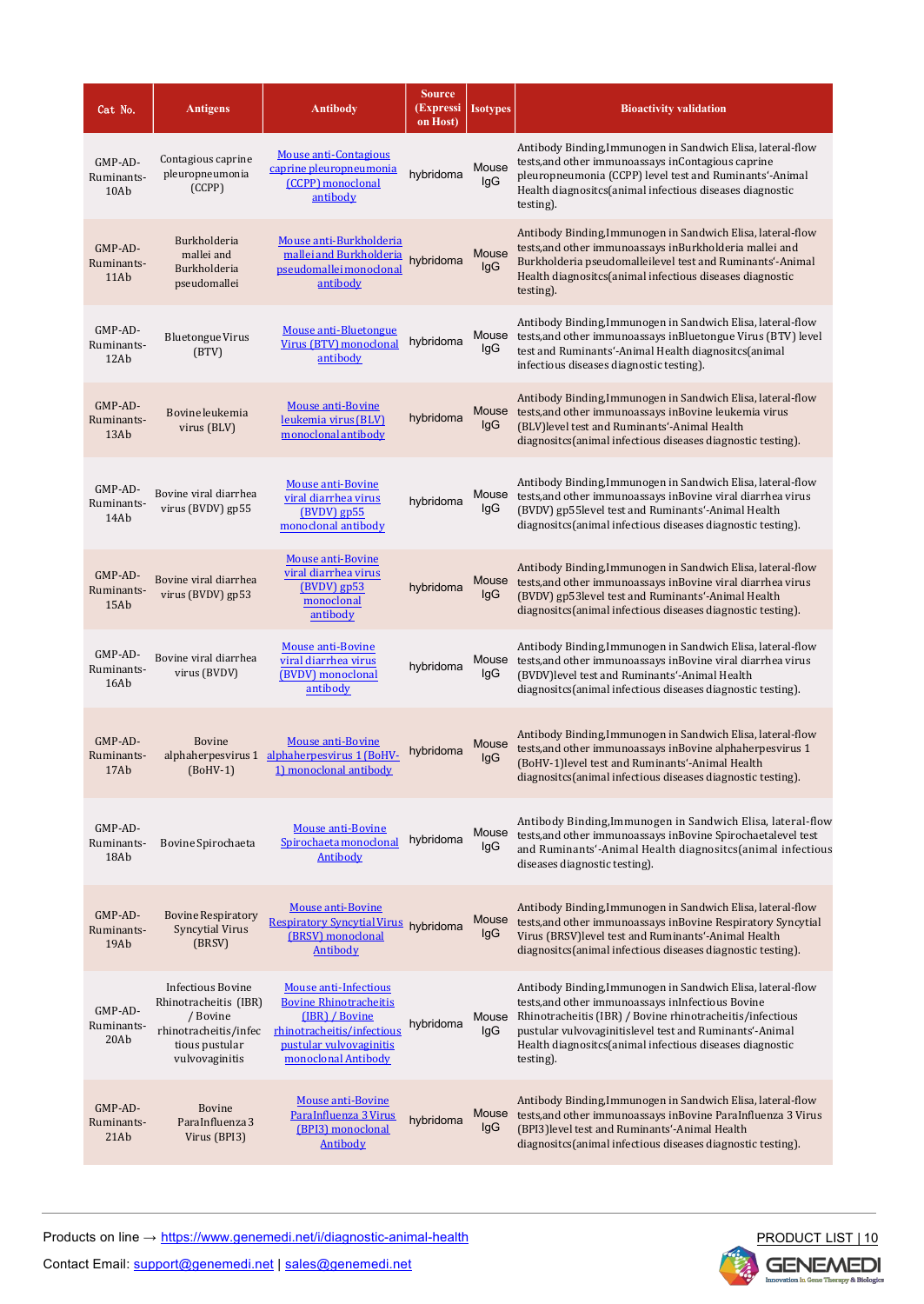| Cat No.                         | <b>Antigens</b>                                   | <b>Antibody</b>                                                                       | <b>Source</b><br>(Expressi<br>on Host) | <b>Isotypes</b> | <b>Bioactivity validation</b>                                                                                                                                                                                                                        |
|---------------------------------|---------------------------------------------------|---------------------------------------------------------------------------------------|----------------------------------------|-----------------|------------------------------------------------------------------------------------------------------------------------------------------------------------------------------------------------------------------------------------------------------|
| GMP-AD-<br>Ruminants-<br>22Ab   | Bovine adenovirus -<br>3 (BAV-3)                  | <b>Mouse anti-Bovine</b><br>adenovirus - 3 (BAV-3)<br>monoclonal antibody             | hybridoma                              | Mouse<br>lgG    | Antibody Binding, Immunogen in Sandwich Elisa, lateral-flow<br>tests, and other immunoassays in Bovine adenovirus - 3 (BAV-<br>3) level test and Ruminants'-Animal Health diagnositcs(animal<br>infectious diseases diagnostic testing).             |
| $GMP-AD-$<br>Ruminants-<br>23Ab | Borrelia burgdorferi<br>sensu<br>lato/Borreliosis | Mouse anti-Borrelia<br>burgdorferi sensu<br>lato/Borreliosis<br>monoclonal antibody   | hybridoma                              | Mouse<br>lgG    | Antibody Binding, Immunogen in Sandwich Elisa, lateral-flow<br>tests, and other immunoassays in Borrelia burgdorferi sensu<br>lato/Borreliosislevel test and Ruminants'-Animal Health<br>diagnositcs(animal infectious diseases diagnostic testing). |
| $GMP-AD-$<br>Ruminants-<br>24Ab | Bovine spongiform<br>encephalopathy<br>(BSE)      | <b>Mouse anti-Bovine</b><br>spongiform<br>encephalopathy (BSE)<br>monoclonal antibody | hybridoma                              | Mouse<br>lgG    | Antibody Binding, Immunogen in Sandwich Elisa, lateral-flow<br>tests, and other immunoassays in Bovine spongiform<br>encephalopathy (BSE)level test and Ruminants'-Animal Health<br>diagnositcs(animal infectious diseases diagnostic testing).      |
| $GMP-AD-$<br>Ruminants-<br>25Ab | bovine Calmodulin                                 | Mouse anti-bovine<br>Calmodulin monoclonal<br>antibody                                | hybridoma                              | Mouse<br>lgG    | Antibody Binding, Immunogen in Sandwich Elisa, lateral-flow<br>tests, and other immunoassays inbovine Calmodulinlevel test<br>and Ruminants'-Animal Health diagnositcs(animal infectious<br>diseases diagnostic testing).                            |
| GMP-AD-<br>Ruminants-<br>26Ab   | Brucella abortus,<br>melitensis and suis          | Mouse anti-Brucella<br>abortus, melitensis and suis hybridoma<br>monoclonal antibody  |                                        | Mouse<br>lgG    | Antibody Binding, Immunogen in Sandwich Elisa, lateral-flow<br>tests, and other immunoassays in Brucella abortus, melitensis<br>and suislevel test and Ruminants'-Animal Health<br>diagnositcs(animal infectious diseases diagnostic testing).       |
| $GMP-AD-$<br>Ruminants-<br>27Ab | <b>Bovine Serum</b><br>amyloid A (SAA)            | <b>Mouse anti-Bovine Serum</b><br>amyloid A (SAA)<br>monoclonal antibodies            | hybridoma                              | Mouse<br>lgG    | Antibody Binding, Immunogen in Sandwich Elisa, lateral-<br>flow tests, and other immunoassays in Bovine Serum<br>amyloid A (SAA) test and Ruminants'-Animal Health<br>diagnositcs (animal infectious diseases diagnostic testing).                   |
| GMP-AD-<br>Ruminants-<br>28Ab   | Bovine Haptoglobin<br>(Hp)                        | <b>Mouse anti-Bovine</b><br>Haptoglobin (Hp)<br>monoclonal antibodies                 | hybridoma                              | Mouse<br>lgG    | Antibody Binding, Immunogen in Sandwich Elisa, lateral-<br>flow tests, and other immunoassays in Bovine Haptoglobin<br>(Hp) test and Ruminants'-Animal Health diagnositcs(animal<br>infectious diseases diagnostic testing).                         |

#### *Note:*

There are still some products in the development process and have not yet been added to the table. If you do not find the product you want in the brochure, please communicate with us in the following ways:

**Email:** support@genemedi.net or sales@genemedi.net

Leave your message, we will reply in 1 day: www.genemedi.net/contact